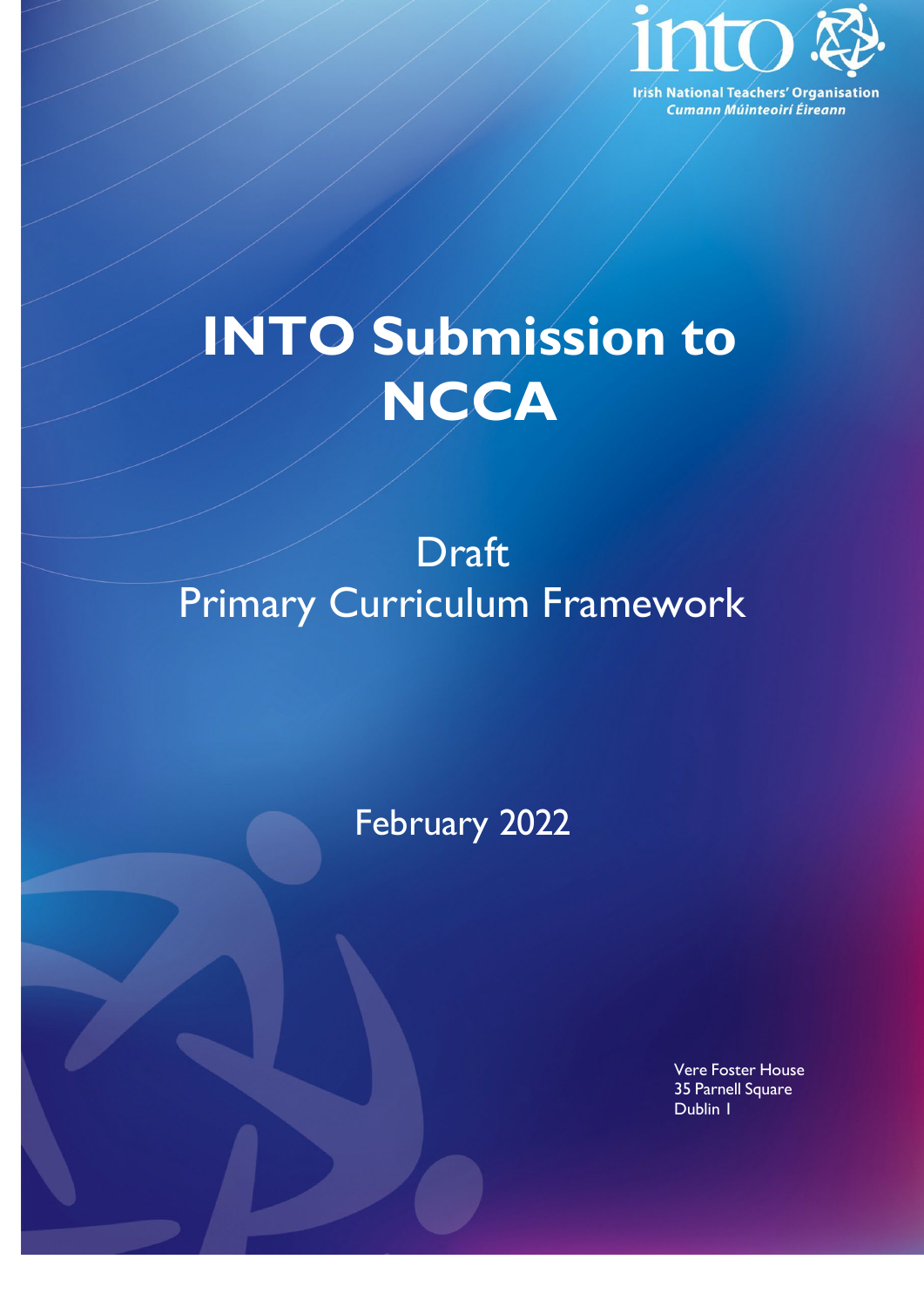

Curriculum-making happens at different levels in the education system (Priestley and Philippou, 2018). The processes through which teachers interpret curriculum content and translate it into meaningful and engaging learning experiences for children is multi-faceted. As part of this consultation on the Draft Primary Curriculum Framework (NCCA, 2020), the INTO engaged with members through online focus groups, written questionnaires, and face-to-face meetings. Our discussions with teachers and school leaders have yielded important learning about the factors that contribute to successful curriculum implementation. This learning, together with data gathered during previous consultation with members, underpins this submission which captures key themes emerging in teachers' responses to the Draft Primary Curriculum Framework as well as priority areas for a redeveloped curriculum that will meet the needs of primary school pupils in our diverse Irish society.

INTO, as the largest teacher union in Ireland, welcomes the opportunity to prepare this submission as part of the NCCA consultation on the Draft Primary Curriculum Framework. The extension to the original timeframe afforded schools a further opportunity to explore and reflect upon the content of the framework, however, it is important to note that despite a more positive landscape in Spring 2022, schools are still navigating a period of great uncertainty, and this may have impacted their engagement in consultation over recent months.

#### **Introduction**

A curriculum process is cyclical. To be relevant it must be created, taught, reviewed, and adjusted. In our rapidly changing environment, it is important to review curriculum and make necessary adjustments in a targeted way. In an Irish context, curriculum has undergone significant change with the development of a framework for Early Years (Aistear), a new Junior Cycle framework and the commencement of a review of Senior Cycle education. The Primary Curriculum is the next key piece of the jigsaw that we must consider, ensuring that it "fits into" the overall education structure, serving all pupils, including children with special education needs.

Irish teachers have a unique role in curriculum design. The 1999 curriculum was a combined effort, developed through a partnership process involving teachers, parents, school management and the Department of Education. Primary teachers and the INTO were active participants in preparing the revised curriculum of 1999 through their participation on committees designing and preparing curriculum content. The input of teachers cannot be underestimated as their contributions are based on real-life situations and lived experiences in a school context and we must ensure that the voice of the teacher continues to resonate in any updated curriculum. In Ireland, we are renowned for the high calibre of our primary school teachers and, as noted by Sugrue (2004) when considering the INTO's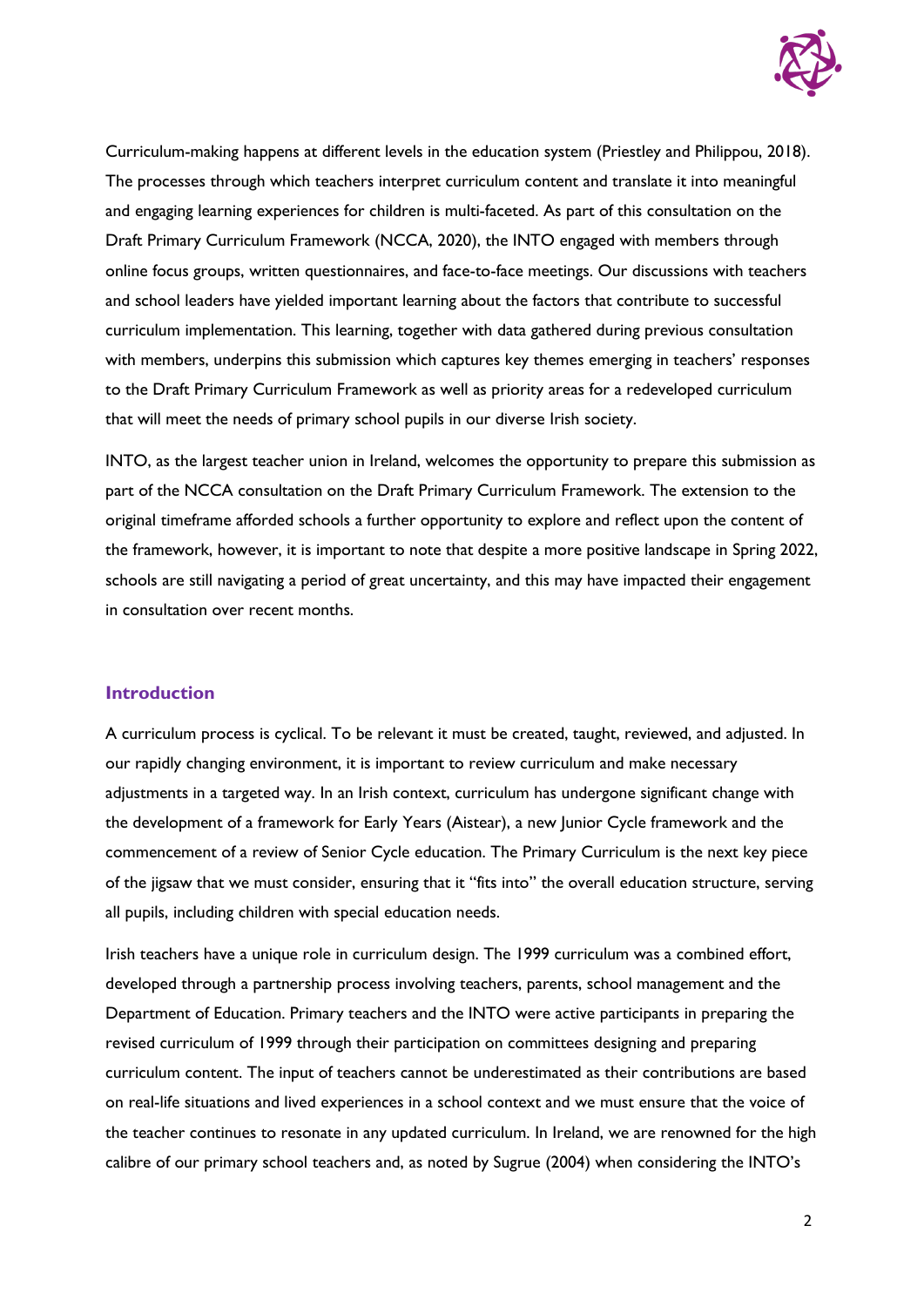

involvement with the NCCA in the process and structure of the 1999 curriculum, "*the level of ownership afforded to our teachers resulted in professional buy-in."*

Irish society has seen unprecedented change since the 1999 curriculum was published. The education system and children themselves are also shaped by different experiences of family life, different cultures, different beliefs and viewpoints, different abilities and needs, and more recently their lived experience of the Covid-19 pandemic. Consequently, schools and teachers face a growing challenge to recognise and respond to this diversity in a way that enables all children to learn and make progress. This raises an all-important question about the type of primary curriculum we choose to develop for children now and for the years ahead. This submission seeks to capture the key issues raised by INTO members in their discussions about a revised primary curriculum and their engagement with the Draft Primary Curriculum Framework.

#### **Learning outcomes**

Learning outcomes differ from school to school, class to class, and teachers are best placed to use their professional judgement in making decisions about teaching and learning. The INTO notes the move to a learning outcome approach in the Primary Language Curriculum (and Draft Primary Mathematics curriculum) whereby the expected learning and development for children at the end of each stage is described, while due account is taken of children's abilities and varying circumstances.

Learning outcomes are often presented as instruments to solve problems of transparency, quality, accountability, and efficiency – as they provide precision and avoid overlaps/repetition in learning (Souto-Otero, M., 2012). They also aid equality as they replace the traditional emphasis on equality of access with equality of outcomes, bring about learner-centred education and help teachers to better organise curriculum content. Some literature has reinforced these views by underlining the relationship between desired learning outcomes, assessment, learning approaches and learning strategies. However, the approach also attracts criticism and prompts debate among educators with some literature arguing that learning outcomes can hinder useful learning processes, inhibit explorative and unintended learning, create a target-lead culture. Learning Outcomes are technically difficult to introduce.

Any curriculum process model which relies on teacher judgement is far more demanding on teachers and thus far more challenging to implement in practice (Stenhouse, 1975). A learning outcomes approach creates a significant shift in curriculum culture which requires investment and support for teachers to enable them to develop a curriculum that meets the needs of their individual contexts. Although learning outcomes are a feature of the Primary Language Curriculum, some teachers continue to have reservations about this approach, and due to Covid-19 restrictions, planned in-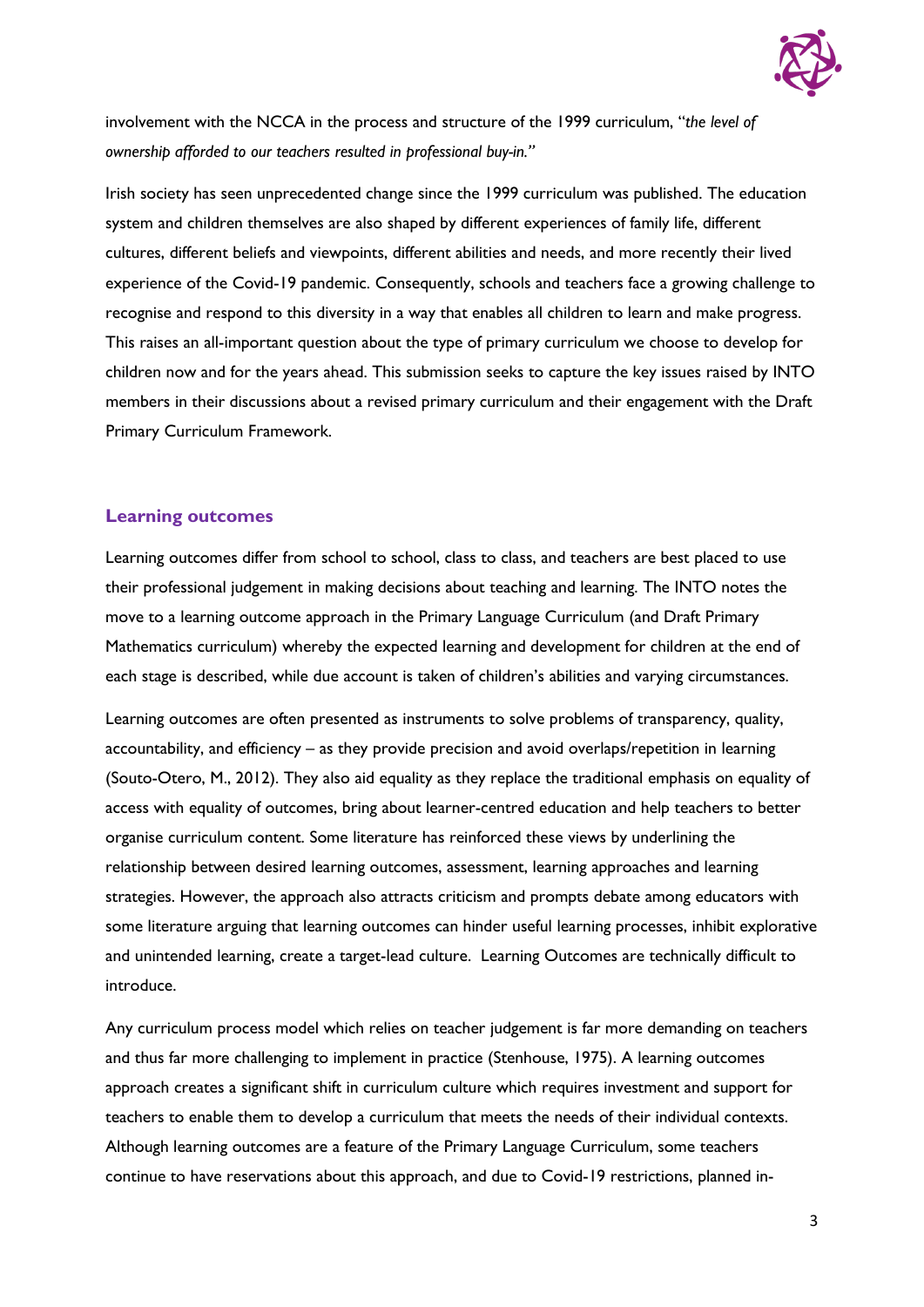

school support for schools was postponed. The INTO welcomes the resumption of sustained support for the Primary Language Curriculum and reiterates the importance of ensuring that the Professional Development Service for Teachers (PDST) continues to be resourced appropriately to enable the three-year implementation programme of support be completed, thereby affording teachers more time and support to engage with the new approach to curriculum. The INTO highlights the value of face-to-face engagement between schools and the PDST team. Acknowledging the successful rollout of online support, the INTO states that professional development and learning must return to in-person support as the norm, to be complemented by online provision when appropriate.

It is intended that statements of learning in a revised curriculum will be intentionally broad and less prescriptive than before in terms of content. The INTO acknowledges that this is with a view to allowing teachers to employ their professional judgement based on their individual contexts. However, this must be balanced with the need for some degree of clarity and definition of context. Teachers in Ireland are often working in demanding and complex environments with an over-loaded curriculum, the largest classes in Europe, an inclusive education model, and multi-grade settings.

#### **Time for implementation**

Time for teachers to engage with a new curriculum is identified as a key priority. Reflecting on schools' experience in enacting the Primary Language Curriculum, teachers at INTO consultations highlighted the importance of an appropriate implementation phase to allow schools sufficient time to become familiar with new content, objectives and pedagogies and ensure that these approaches can be embedded across all curricular areas. There is an agreement among INTO members that comprehensive in-service is required to enable teachers develop their confidence and become fully au fait with the new curriculum structure. Members who experienced the transition to the 1999 curriculum cite the extensive in-service that was rolled as part of its introduction, and this was contrasted with a more "rushed" manner of implementation of the Primary Language Curriculum. Teachers call for an appropriate adaptation period for schools to explore and trial new methods of planning and preparation for effective teaching and learning in their own individual context.

Teachers express confusion at the timing of the rollout of the revised curriculum and continue to reiterate what they perceive to be an ad-hoc approach to curriculum change. Notwithstanding policy emerging from The Literacy and Numeracy Strategy (DES, 2011), the INTO reiterates that developing curricula in specific subject areas in advance of addressing the philosophy underpinning the primary curriculum and its overall structure is causing unnecessary flux and uncertainty for teachers. A coherent and linear approach to curriculum development must be adopted. Curriculum must be clearly communicated to teachers to ensure a consistent and holistic approach.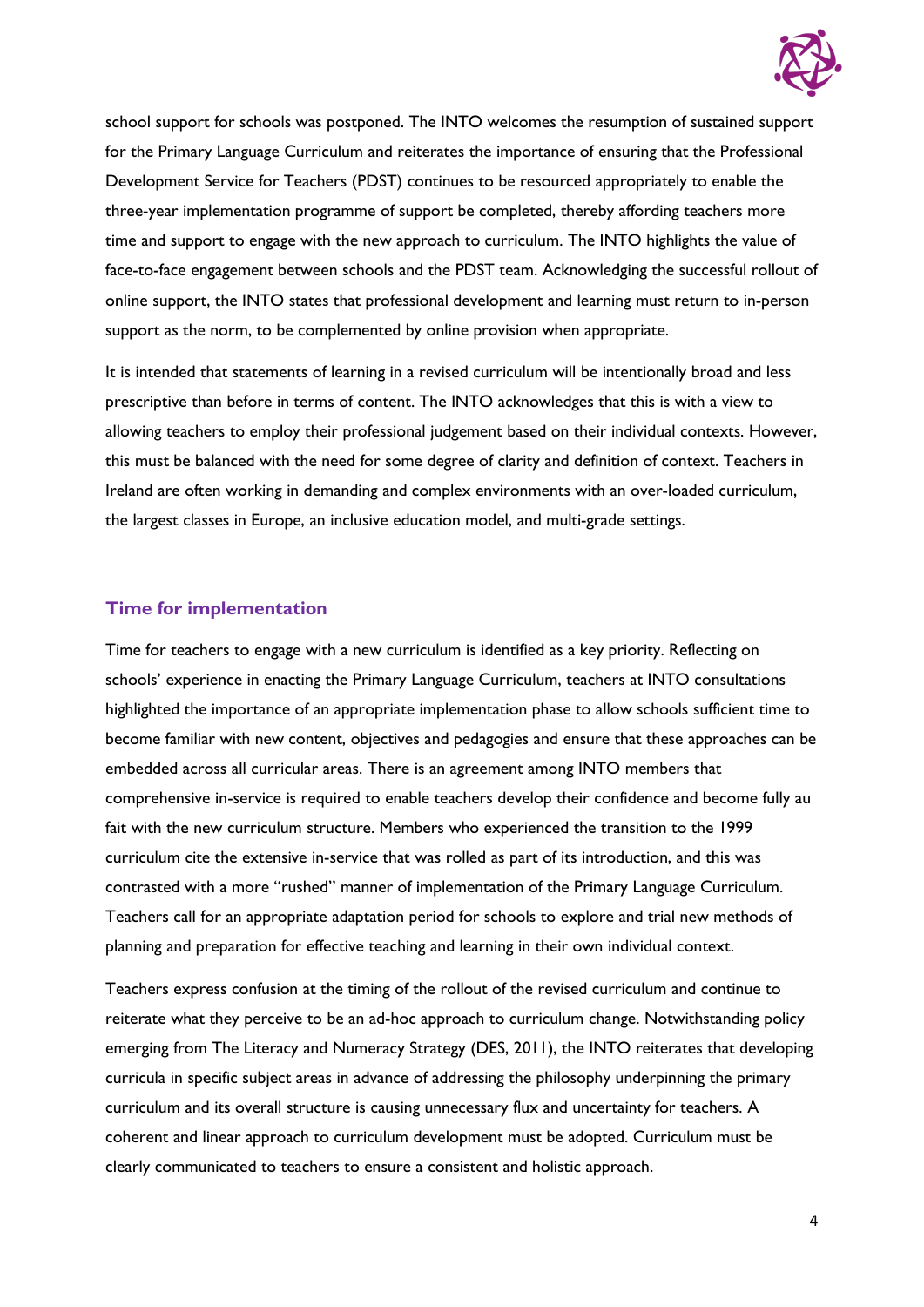

There is a view that it would have been more appropriate to publish *Guidance on Preparation for Teaching and Learning* as a starting point. This document provides a foundation and paves the way for teachers and school leaders understanding how to approach the proposed redeveloped curriculum. At the time of writing, there is a consensus that this guidance document – which was introduced in April 2021 – is not receiving the due time and emphasis that it requires. Members feel that this guidance should be prioritised in the coming months/the next school year to allow teachers engage meaningfully with the new approach to planning for teaching and learning at an individual and whole-school level.

#### **Teachers as agentic professionals**

Fundamental to the new curriculum is the image of teachers as "*agentic professionals*" and this is a concept that is relatively new to some teachers. It is crucial that the very important conversation around agency takes place to prepare teachers for the implementation of a new primary school curriculum which relies on them being agentic.

The INTO acknowledge the concept of '*Teacher Agency'* which is reinforced within the Draft Primary Curriculum Framework, empowering teachers to make decisions about teaching and learning.

#### **Assessment**

The continuum of assessment presented in this document is welcomed by members and teachers are pleased with the explicit reference to assessment going far beyond activities that contribute to external accountability and national monitoring.

As mentioned in INTO's previous submission to the NCCA, the inclusion of 'intuitive assessment' is a positive development as it validates the view that assessment is an ongoing process which happens constantly within a classroom environment, informed by teachers' professional judgement. Whilst the word 'intuitive' captures the spontaneous nature of such assessment, teachers emphasise the importance of ensuring that the term fully reflects the professional observations that prompt the informal assessment. In relation to more formal assessment, in particular standardised testing, teachers would welcome professional development and guidance on communicating results to parents/guardians. Such support would further enhance teachers' agency by increasing their confidence in articulating important messages about a child's learning and progression.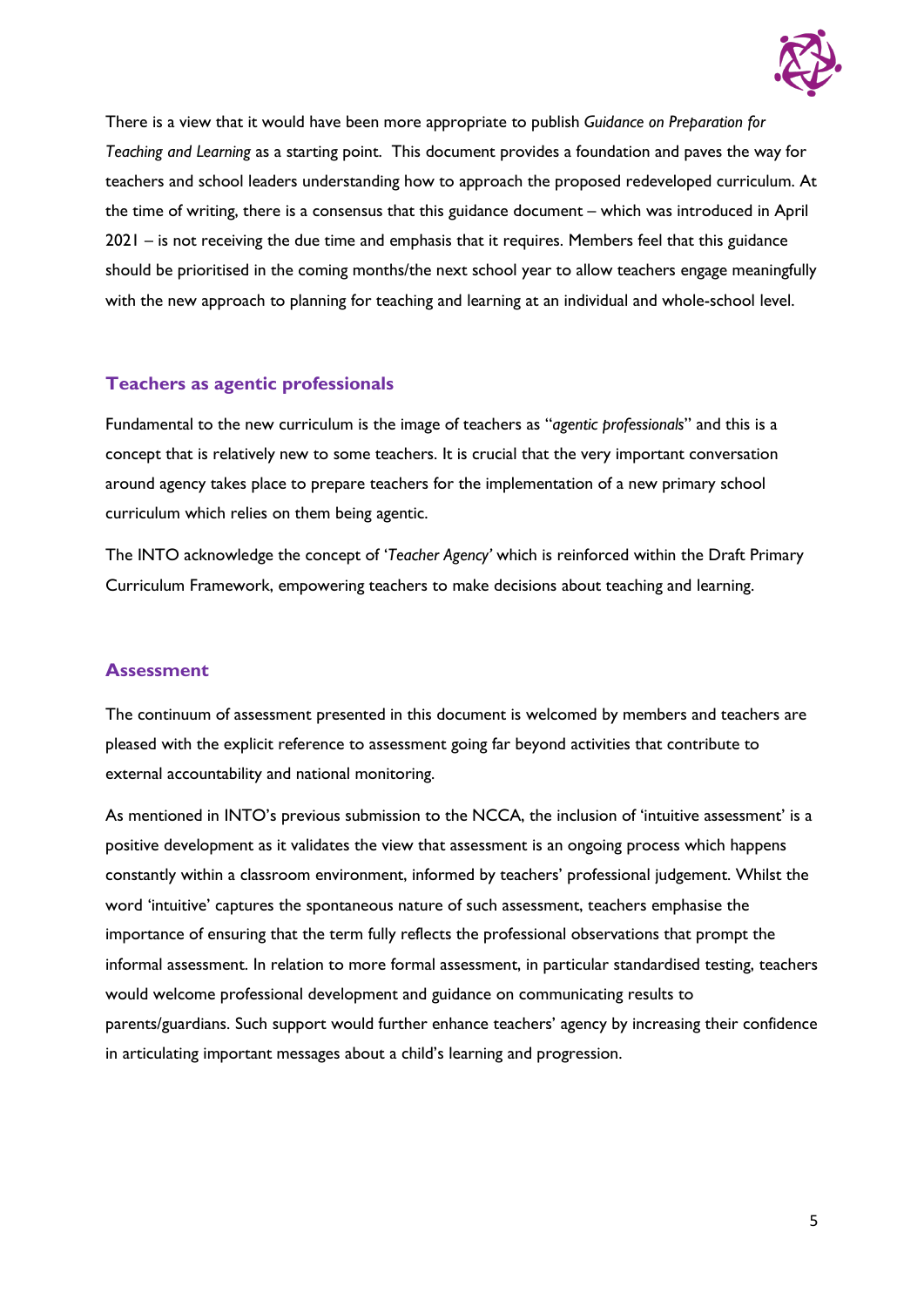

#### **Planning**

Embracing the concept of teachers as agentic professionals, an approach to planning that empowers teachers to make decisions informed by their professional judgment and the various methods of assessment outlined above must be presented parallel to a redeveloped curriculum. The recently published *Guidance on Preparation for Teaching and Learning* is considered an extremely important resource which aligns with the principles and vision of the teacher within the Draft Primary Curriculum Framework. The essence of this guidance is that all preparation undertaken by a teacher in providing meaningful, engaging, and effective learning environments is equally valued. Teachers' invisible, visible, and recorded preparation culminate to create positive teaching and learning experiences that are tailored to meet the needs of pupils in a particular setting. Members voice concern at the expectations of the Inspectorate and school management. They fear that the positive picture of planning presented in this guidance would not be deemed sufficient by Inspectors. This apprehension echoes feedback from respondents to a recent INTO survey on teacher and principal workload, which suggested a lack of awareness and engagement with the guidance. Targeted messaging and communication with teachers on the recent guidance would be hugely beneficial and would help to foster a positive attitude where teachers feel that they are trusted and their professional expertise and knowledge of curriculum, pedagogy and, crucially, the school community are valued. Adopting such a flexible approach to preparation for learning and imparting greater autonomy and decisionmaking on teachers would consolidate the concept of teacher agency within the Draft Primary Curriculum Framework and would serve to empower teachers to take ownership of their planning. The proliferation of paperwork and the unsustainable level of planning associated with teaching and learning has long been an issue that teachers highlight during INTO consultations, therefore whilst the new approach within the most recent guidance is viewed as an important step forward, teachers emphasise that this will involve a considerable change of mindset and culture. Support and advice for teachers in navigating this change is crucial and sample templates and guidance developed centrally through collaboration with the Inspectorate would be welcomed by teachers in helping to scaffold them as the move towards a new model of preparation and planning. Some members also highlight the need for more resources and support material as Gaeilge.

Aithníonn Cumann Múinteoirí Éireann go bhfuil dul chun cinn déanta ag an Roinn maidir le ciorcaláin srl a chur ar fáil trí mheán na Gaeilge. Uaireanta, áfach, bíonn moill ann agus foilseacháin ag dul amach go scoileanna. Caithfear séirbhís iomlán a chur ar fáil trí mheán na Gaeilge i gach ghné de saol na scoile. Caithfear tacaiocht chuí a thabhairt do scoileanna agus iad ag iarraidh spriocanna atá leagtha amach do Ghaeilge sna scoileanna a bhaint amach. Caithfear aitheantas a thabhairt don obair atá déanta ag COGG cur leis an soláthar acmhainní don teagasc sa Ghaeltacht. Is obair leanúnach é an soláthar acmhainní teagaisc agus mar sin is gá a chinntiú go leantar le maoiniú COGG chun go líonfar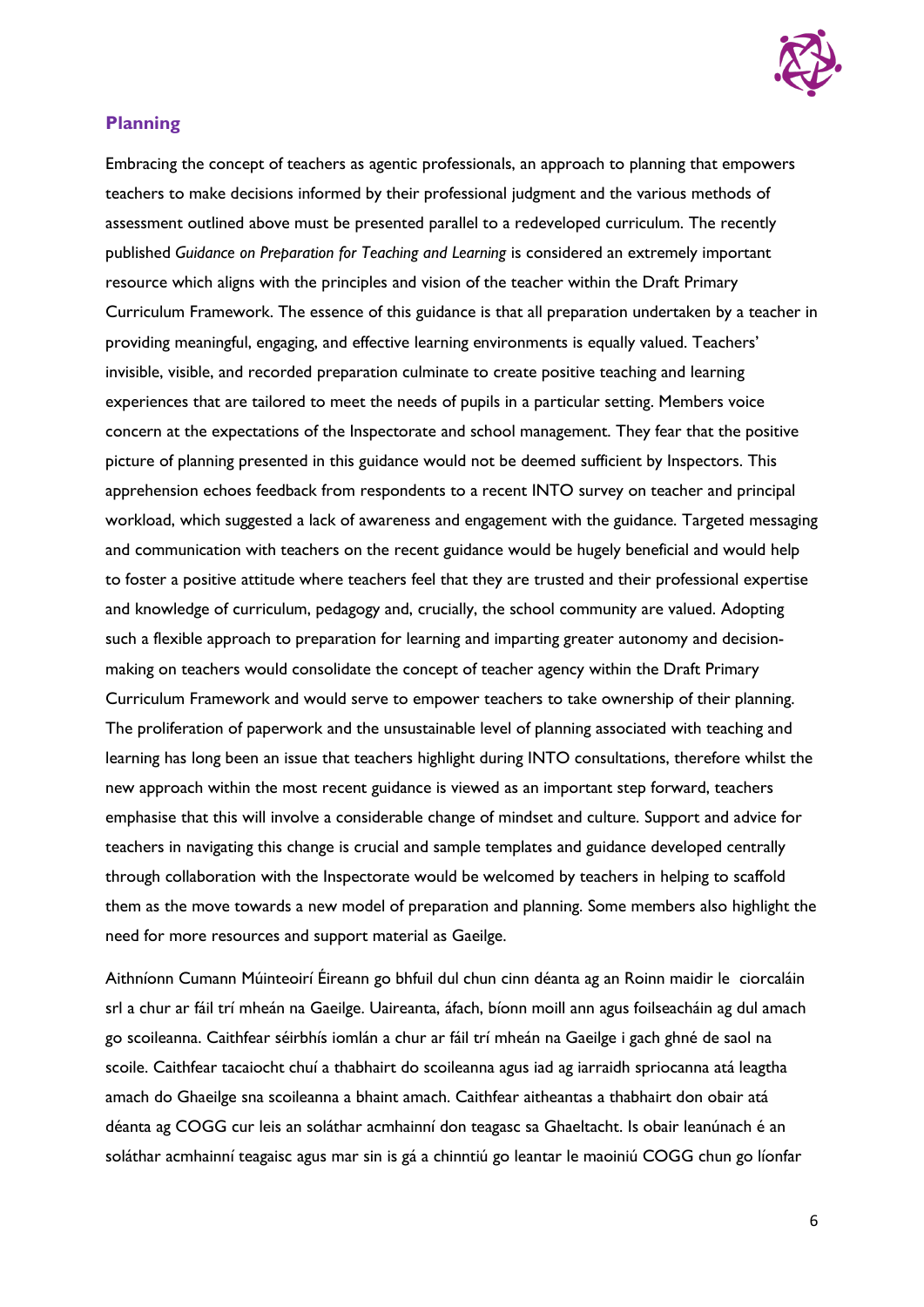

na bearnaí atá fós ann. Bíonn gá i gcónaí le hábhar éisteachta agus le hábhar léitheoireachta grádaithe sna canúintí éagsúla, le téacleabhair i dteanga oiriúnach do pháistí agus acmhainní ar líne.

#### **Managing expectations**

As mentioned in the previous section, teachers regularly refer to the burdensome paperwork associated with their role and express their dissatisfaction at the diminution of creativity owing to the large amount of time devoted to (in some cases unnecessary) preparation of lengthy documents. Some teachers who have experience working in other jurisdictions compare their current planning requirements to those in other countries and highlight a significant amount of repetition and 'copying and pasting' of material to fulfil planning duties. Many members feel that this time could be used more effectively, efficiently, and creatively in other ways to benefit the holistic wellbeing of pupils. Excessive amounts of time spent on written planning and recording could instead be used to create more stimulating resources that are suited to classroom context and/or organise activities within the local environment. Such collaboration with community projects or local arts and cultural organisations reflects the 'partnership' principle of the Draft Primary Curriculum Framework and helps to develop pupils' competency of 'being an active citizen'.

Teachers, in general, welcome the more integrated approach to teaching and learning and the approach to planning within the afore-mentioned guidance in ensuring more realistic planning. However, teachers express concern at the expectations of the Inspectorate and school management with regard to documentation and planning. There is a worry that Inspectors may not be satisfied with reduced, individualised planning which points to a lack of awareness among teachers of the Department of Education's involvement in the preparation and publication of this guidance. During the challenging Covid-19 period, Inspectors adopted an 'advisory role' and teachers welcome the professional dialogue that ensues when the Inspection approach is more supportive rather than an evaluative. Members also call for greater consistency among Inspectors, and at this juncture as the primary school curriculum is being redeveloped, it may be timely to review inspection practices to align with *Guidance on Preparation for Teaching and Learning*.

Teachers also highlight the demands that they face in engaging with initiatives and extra-curricular projects. Schools are sometimes viewed as the ideal venue to address many societal issues with many lobby groups and state organisations providing schemes and initiatives which schools are expected to implement. This is evident in the various programmes for which schools are awarded a flag, for example 'Green Schools' and 'Active School Flag'. The attainment of 'the flag' can be an important stimulus and status symbol that motivates schools to adopt and maintain a collective approach and engage in sustained collaboration to reach a specific target. School leaders in a recent INTO survey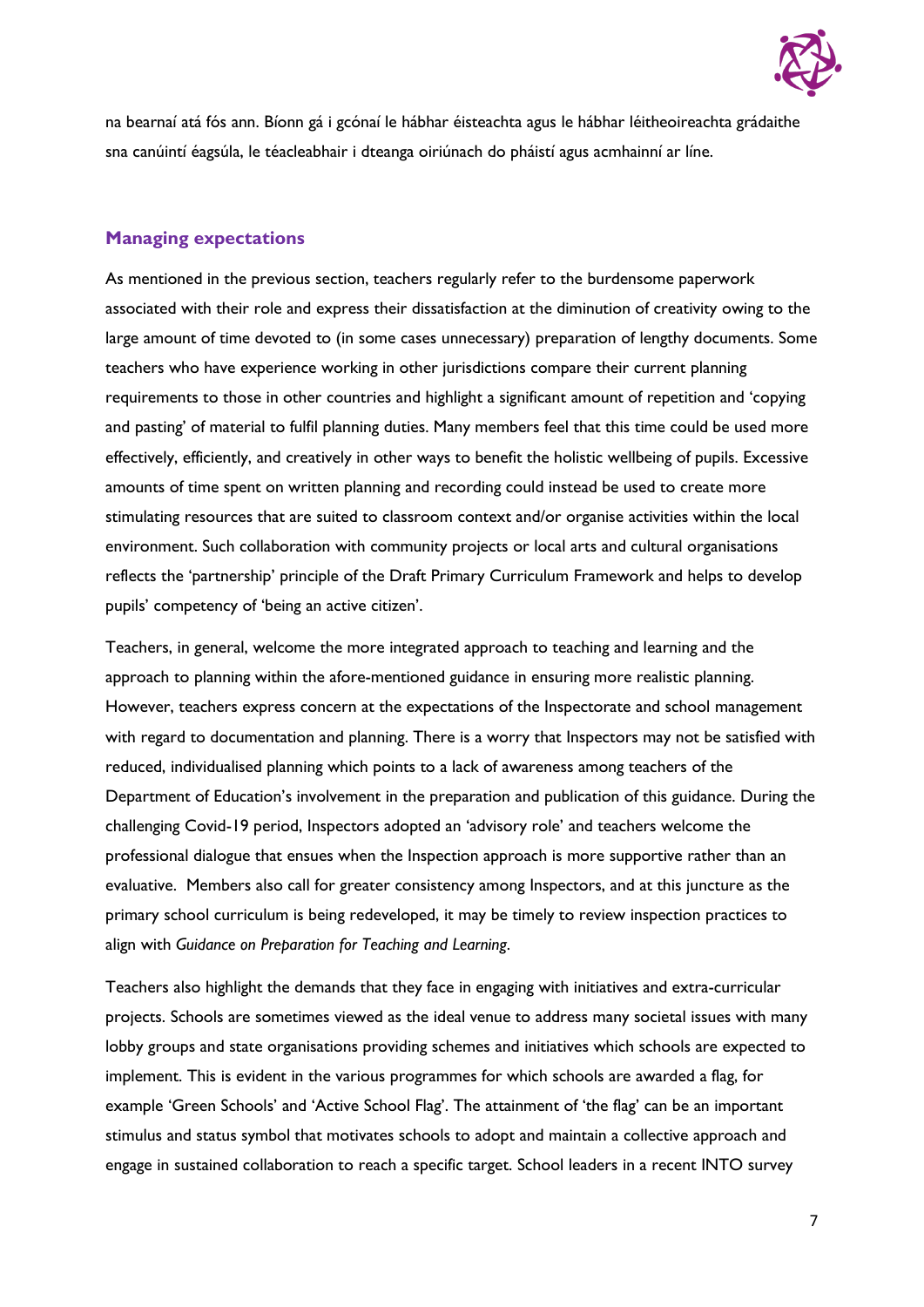

identified participation and engagement in whole-school initiatives as a contributing factor to increased workload and paperwork. Teachers also highlight the time and effort that engagement with these programmes demands but point to pressure from parents/guardians and the wider public to respond to societal trends and current issues. There is a concern among teachers that schools are suffering from what Michael Fullan calls "initiativitis" – doing too many things but sometimes not doing things to the standard they would expect. Addressing this dilemma is difficult as teachers and principals recognise the value of many of these programmes, but the reality is that in an already overloaded curriculum, too much is expected of schools. It is hoped that the integrated approach to teaching and learning at the core of the Draft Primary Curriculum Framework could help to alleviate the burden associated with the ever-increasing demands of school-based initiatives. Affording schools the flexibility to allocate time to relevant project-based work and to engage in local partnerships may prove useful in avoiding fragmentation which many teaches currently report in setting goals that although may be suited to their pupils may not be experienced as connected ideas by the learners.

#### **Transitions**

The INTO welcomes the emphasis on transitions within the Draft Primary Curriculum Framework to ensure better alignment in the curriculum across pre-school, primary and post primary education. Effective communication and transparency during the transitional phase from early years setting/pre-school to primary school is important to allow teachers prepare the learning environment to meet the needs of children.

The INTO acknowledges the premise of the '*Mo Scéal'* document in helping early years settings to share relevant information with primary schools thereby enhancing the experience for children, parents, and educators (NCCA, 2016). There is a recognition that the relationship between early education and care and primary schools should be nurtured and respected to best meet the needs of pupils and teachers but the INTO demands that junior infant teachers and other relevant staff members be afforded the necessary time and resources to engage with any transitional arrangements. Discussions on transitions from early years settings to primary school also shine a light on the dearth of resources available to many schools to provide adequate, appropriate support to children in their care who present with additional and/or special educational needs.

This is also true for the transition from primary school to post-primary school. The NCCA report cards provide sixth class teachers with an opportunity to share information in writing about children's progress and achievement in learning. They are a key part of the communication between school and home. The end-of-year 6th class Education Passport also provides post-primary schools with a summary of children's learning progress and achievement. The merits of sharing such important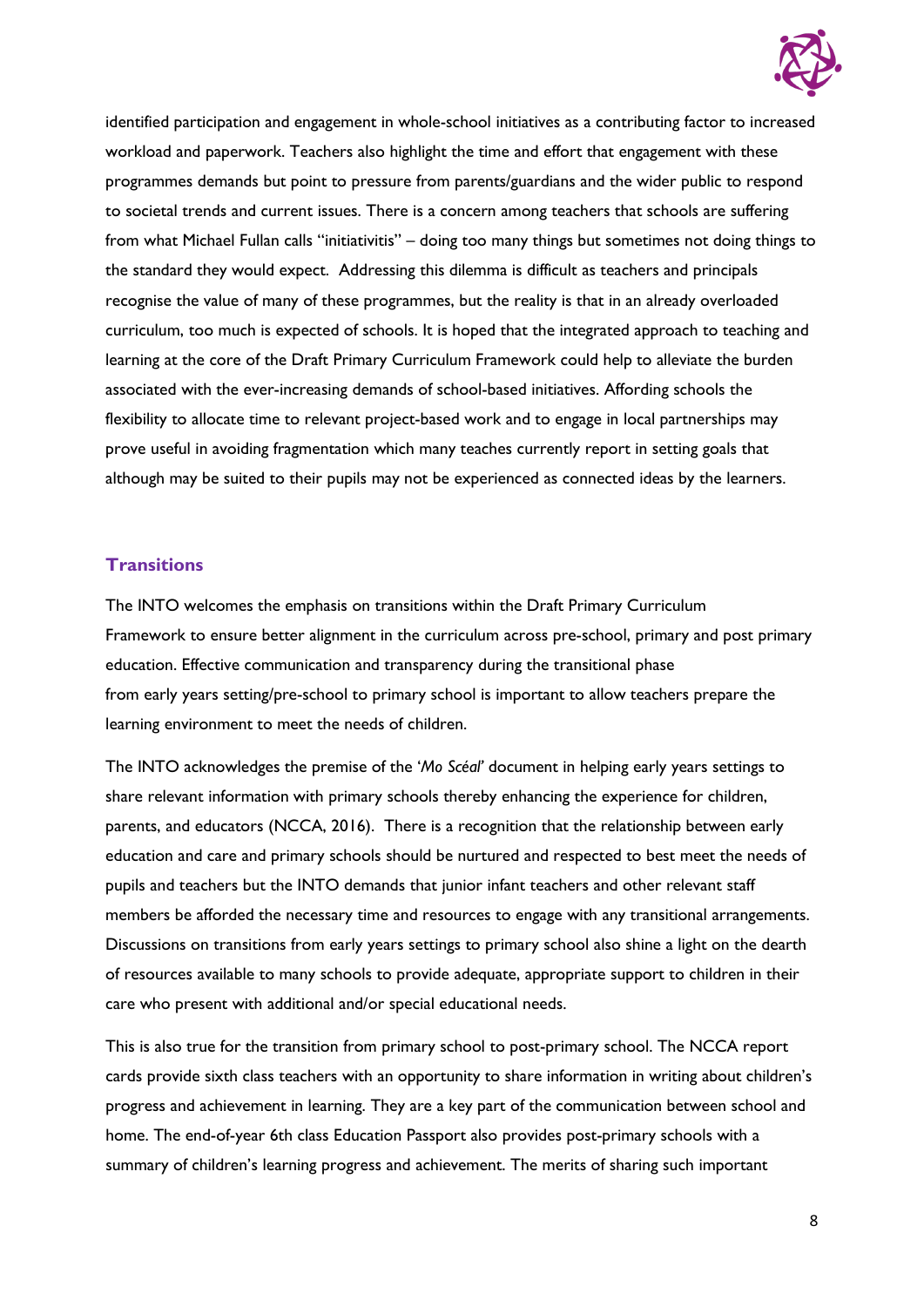

information with post-primary schools to facilitate a smooth transition for sixth-class pupils are acknowledged, but it is important that teachers are not overburdened with paperwork. As well as transitions from one school setting to another, pupils should be supported with progression internally, within the primary school. Teachers acknowledge the significant changes within the curriculum from one class grouping to the next. As mentioned previously, the Draft Primary Curriculum Framework proposes that subjects become more differentiated in the senior classes of primary school. INTO members are of the view that such progression takes place at a gradual rate over the course of the third-class year (this is particularly relevant in schools where a considerable amount of the secondclass academic year is devoted to preparation of sacraments).

#### **Sacramental preparation**

It follows that any review of the primary curriculum prompts a discussion on the inclusion of a religious education programme. Members express mixed views about the role of religious education and a patron's programme in their schools.

Whilst some teachers support the separation of sacramental preparation from the primary school setting others believe that schools should continue to play a key role. Although teachers' opinions on this issue vary, all attendees at INTO focus groups agreed that too much time within the school day is spent preparing for sacraments in 2<sup>nd</sup> and 6<sup>th</sup> classes.

Teachers express concern that the proposal within the Draft Primary Curriculum Framework to reduce the time allocation for schools' patron's programmes as they feel that this could develop into a large-scale political issue. Members seek clarity around the progress of reconfiguration of primary schools, given that the Programme for Government commits to achieving a target of at least 400 multi-denominational primary schools by 2030 to improve parental choice. Drawing a parallel between the vision of this Schools Reconfiguration for Diversity process and the existing model in some Scandinavian countries where pupils attend their nearest schoolteachers did acknowledge that parental choice was not always seen as a priority in other jurisdictions. Other teachers expressed frustration at the slow pace of transfer of schools to multi-denominational/non-denominational schools across the country.

Questions relating to religious diversity arise organically in all schools (both denominational and multidenominational). Sacramental preparation is one instance when conversations about different practices and belief traditions are initiated. This provides an opportunity for teachers to facilitate classroom discussions and these conversations are important to ensure that all children feel a sense of belonging and inclusion within the school community.

Education about Religions and Beliefs (ERB) and Ethics is closely aligned to SPHE which is an important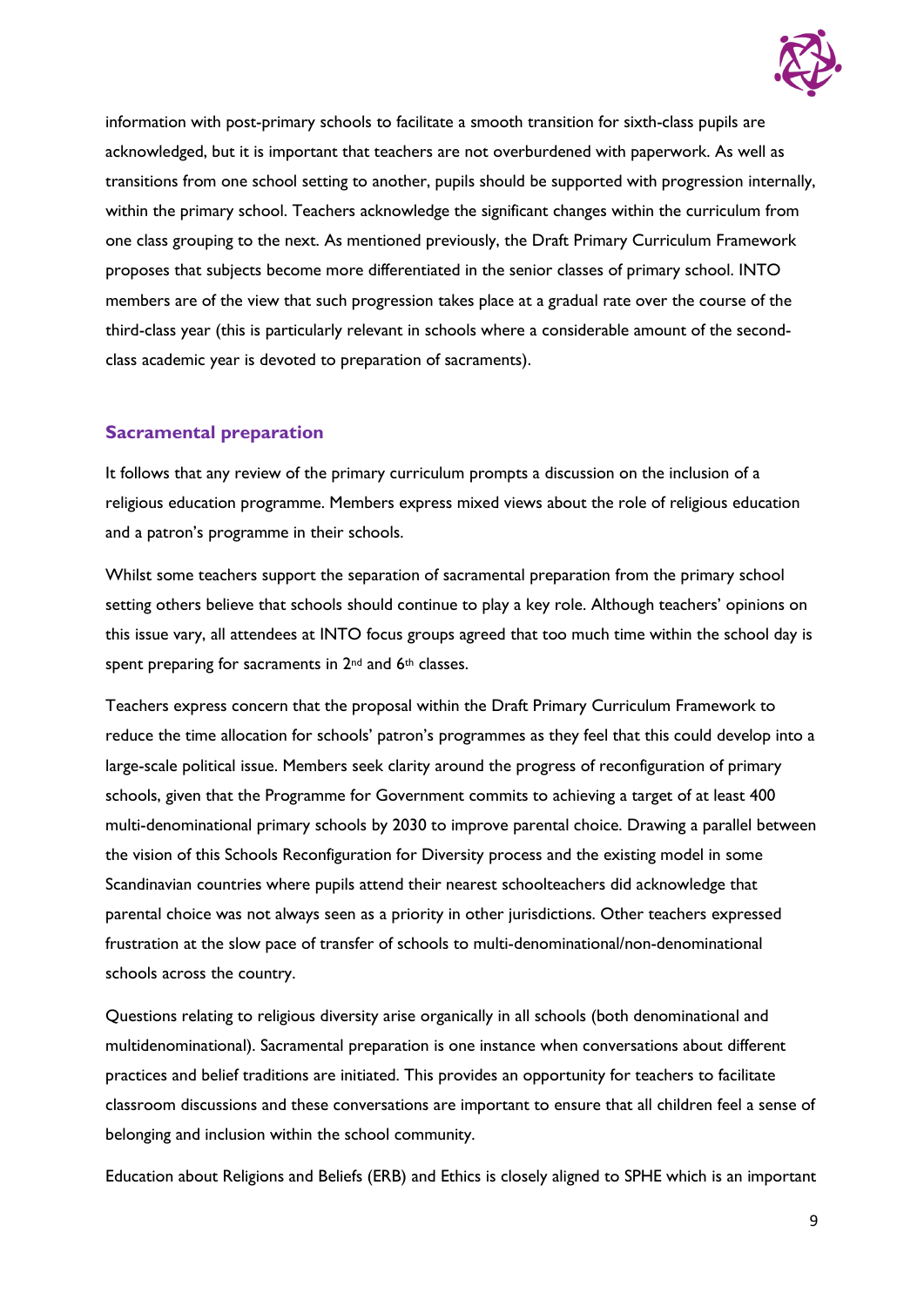

curriculum area that supports pupils' social and emotional development. In teaching ERB and Ethics which are bound up with people's values and practices that contribute greatly to their shared sense of identity and belonging – specific skills are required on the part of the teacher. The time allocated to SPHE in a redeveloped curriculum must be increased to reflect the broad range of topics and issues to be explored in this area. Within the Draft Primary Curriculum Framework, the inclusion of SPHE within the broad curricular area of wellbeing may allow for additional time to concentrate on this complex topic and related themes. The sensitive nature of the subject matter may be challenging for teachers to facilitate successfully in a safe environment therefore sustained professional development will be necessary to implement an ERB and ethics curriculum effectively and confidently.

#### **Aistear**

*Aistear: the early childhood curriculum framework* was published in October 2009. Although many teachers in infant classes of Irish primary schools embrace the principles of playful learning underpinning this framework, the INTO continues to highlight the absence of formal introduction and accompanying training. Those teachers who engage with this framework have undertaken courses and relevant professional development at their own expense and in their own time, and in some cases such training was confined to summer courses. This volunteerism demonstrates the commitment of members to continuous professional development and upskilling to meet the needs of pupils in their care, but such an approach has led to inconsistencies in how *Aistear* is enacted within our primary school settings. The INTO reiterates previous calls for more supports for teachers in the implementation of this framework for early years education and asserts that any proposal for a curriculum structure that is underpinned by Aistear can only be considered when accompanied with a comprehensive professional development programme for teachers. In addition, funding for schools must be increased to ensure that classrooms are equipped with appropriate resources to facilitate the play-based pedagogy Aistear espouses. In consultation with members, some schools describe fundraising initiatives that were held to provide resources for Aistear, with parents in some cases donating toys and play equipment for infant classrooms. It is unacceptable that schools are not allocated sufficient funds to purchase suitable, good quality equipment. This must be addressed on the introduction of a redeveloped curriculum to ensure that the learning environment is stimulating, safe and conducive to effective teaching and learning.

INTO also calls for the physical learning environment in schools to be considered on the introduction of a new framework underpinned by playful pedagogy. The provision of more flexible and creative spaces in new school buildings is essential. Older school buildings must be reconfigured to facilitate the provision of learning spaces compatible with playful learning approaches at all levels of the primary school.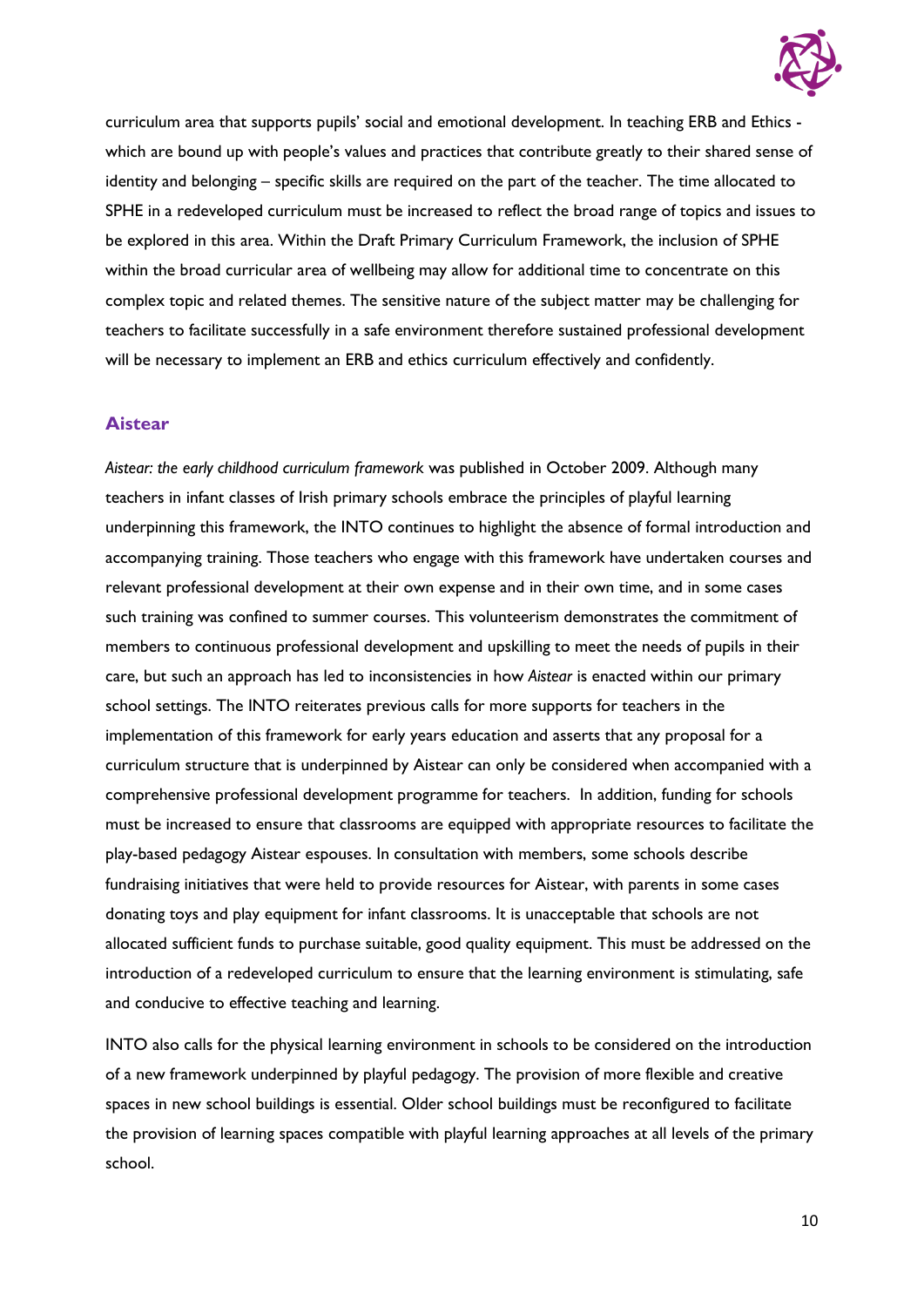

It is also important to acknowledge at this juncture the changes that have occurred in the early childhood context since the initial publication of Aistear in 2009. The introduction of the two years of universal preschool provision (Early Childhood Care and Education [ECCE] programme), an increasingly qualified workforce, the introduction of early years education inspections by DE inspectors, the establishment of Better Start National Early Years Quality Development Service and the availability of supports for young children with special educational needs to access the ECCE programme through the Access and Inclusion Model (AIM), must all be considered in the development of any new curriculum framework

#### **Digital learning**

As we look forward to the future of our society and the increasing influence of technology in our everyday lives, digital learning will be a vital element in a redeveloped primary curriculum. Our recent experience of remote teaching and learning during the Covid-19 pandemic has served to underline the role of digital technology in our daily lives. However, there are several foundational elements which must be in place to enable our education system to serve the digital learning needs of our pupils. Within the Digital Strategy for Schools (DES, 2015) was a recognition of the essential skills with which teachers must be equipped, based on consultation with Irish primary school teachers. Subsequent action plans for education (DES 2016, 2017) state the requirement for technological pedagogies to enable teachers incorporate digital skills effectively in their classroom.

The overall aim of digital technology in education should be to ensure that ICT becomes an integral part of the teaching, learning and assessment process in every classroom of every school, embedded across every area of the curriculum. To this end, teachers broadly welcome the inclusion of **'**being a digital learner' as one of the seven key competencies within the Draft Primary Curriculum Framework, aligned with the approach adopted in numerous other European countries [as outlined in Education International's report entitled '*A Review of Technology in Teaching and Learning'* (2020)].

To realise the key aim of enabling technology to be considered "*integral to the process of teaching and learning"* (Egan, 2020, p.15), all schools must have the capacity to provide such learning opportunities with well-equipped, fully resourced learning environments with digitally competent and confident teachers. In the absence of these solid, foundational blocks, the building of digital knowledge and skills cannot be achieved.

The INTO highlights the need for increased investment in ICT at primary school level to ensure all schools are equipped with the necessary infrastructure to allow pupils access to all required devices including: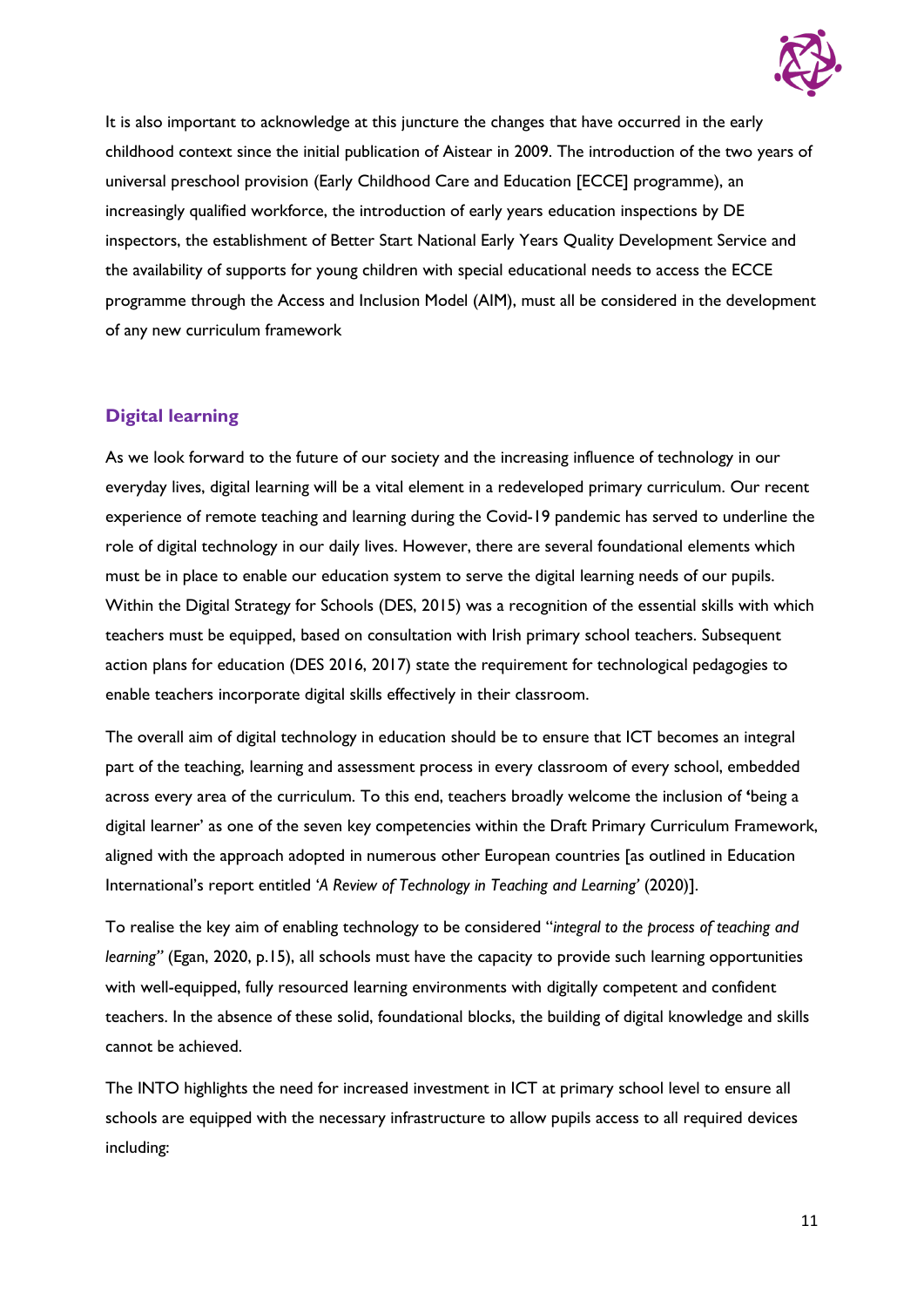

- the provision of high-speed broadband to all primary schools, with a reliable network that extends to all areas of the school;
- the development of digital content both in English and as Gaeilge by the National Council for Curriculum and Assessment (NCCA) to support the redeveloped primary curriculum and meet the diverse needs of pupils in Irish primary schools;
- the adequate resourcing of the Professional Development Support Service for Teachers (PDST) to provide a range of upskilling opportunities for teachers in ICT including sustained support, enabling them to engage with digital technology and to provide digital learning opportunities for their pupils;
- the establishment of centralised IT support for all schools (rather than a reliance on local independent providers);
- and the provision of assistive technologies and ICT resources (with the relevant continuous professional development) by the National Council for Special Education (NCSE) to facilitate the inclusion of children with special educational needs.

#### **Children with Special Education Needs**

The INTO supports inclusion and strives to ensure that all children – regardless of their needs – are included in our education system. Primary schools have routinely (almost always in the absence of adequate resources and sufficient access to services), provided an inclusive education for thousands of pupils with special needs. It is the view of the INTO that a continuum of provision to include special schools, special classes, and mainstream schools, to meet a continuum of need, is in line with providing an inclusive education system, as outlined in Section 24 of the UN Convention on the Rights of Persons with Disabilities (UNCRPD).

Expertise in Inclusive Education must be built upon throughout a teacher's career. All teachers should be given the opportunity to engage in ongoing professional development and learning in relation to inclusion and special educational needs. The national framework for teacher professional development, Cosán, should include special education, and ensure access to CPD in special and inclusive education, including ASD, for all teachers.

Access to continuous professional development must be sustained and ongoing to ensure teachers are supported throughout their careers in updating their knowledge and skills in the practice of special needs and inclusive education. Adequate resources, including substitute cover, must be in place to allow teachers to engage with professional development prior to the establishment of special classes. In particular, teachers would value more opportunities for professional development to ensure that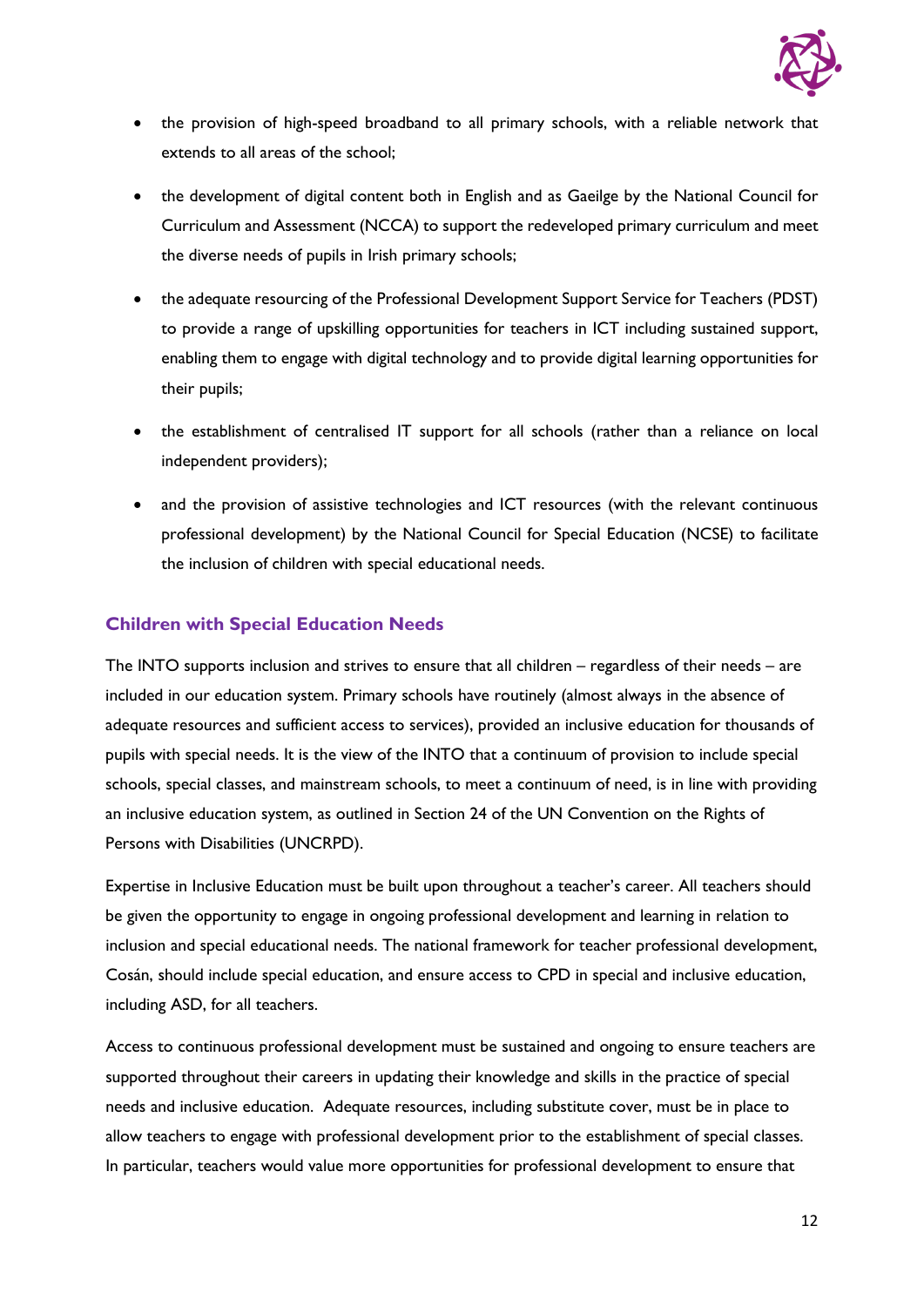

they are prepared in advance of their allocation to a special class or special education role. Furthermore, teachers should also have the opportunity to visit other special classes and special schools to see, at first hand, how these settings operate.

#### **Broad subject areas**

It is envisaged that presenting the primary curriculum in broad subject areas as proposed within the Draft Primary Curriculum Framework will help facilitate integration. The way in which subjects are grouped in the junior classes seeks to extend children's earlier learning experiences in preschool through Aistear with a gradual move to more distinct, differentiated subjects in Stages 3 and 4 aims to reflect children's growing awareness of the world. Teachers, in general, agree with this approach of grouping subjects, and acknowledge that in stages one and two (junior infants to second class) distinctions between subjects are less relevant than the experience of a coherent learning process accommodating a variety of elements. The Draft Primary Curriculum Framework proposes that pedagogies in Aistear should underpin curriculum for infant classes, and teachers concur that playful, inquiry-based strategies are conducive to effective teaching and learning. Many teachers express a view that pedagogies which prove successful in Aistear should not be limited to younger classes but should be promoted at all stages of the primary curriculum. The value of play for children across all ages at primary level is acknowledged by teachers. As noted earlier, given the inconsistent approach to training for teachers in Aistear, comprehensive professional development for all teachers is imperative to cultivate a positive approach to playful learning in the context of a revised primary curriculum.

#### *(i) Mathematics*

There is support among teachers that mathematics and language should retain a dedicated weekly time allocation and that this time should not be compromised as literacy and numeracy skills underpin all other aspects of the curriculum. The improvements in literacy and numeracy that have been achieved following the Literacy and Numeracy Strategy 2011 reflect the increase in time allocated to these subjects, but teachers fear that a reduction to these areas would negate the progress made in the last decade. In discussions relating to the grouping of Mathematics with Science, Technology and Engineering, teachers emphasise the importance of ensuring that sufficient, or distinct, time is allocated to Mathematics due to the crucial importance of the development of foundational numeracy and maths skills in the early years of primary school.

Teachers also note the importance of making connections between mathematical concepts and skills with children's lived environment. The provision of support materials and resources aimed at parents/guardians should be an important aspect of a revised curriculum, to ensure that children are supported to apply mathematical skills in their daily lives (through baking, shopping, or telling time etc.) to consolidate learning.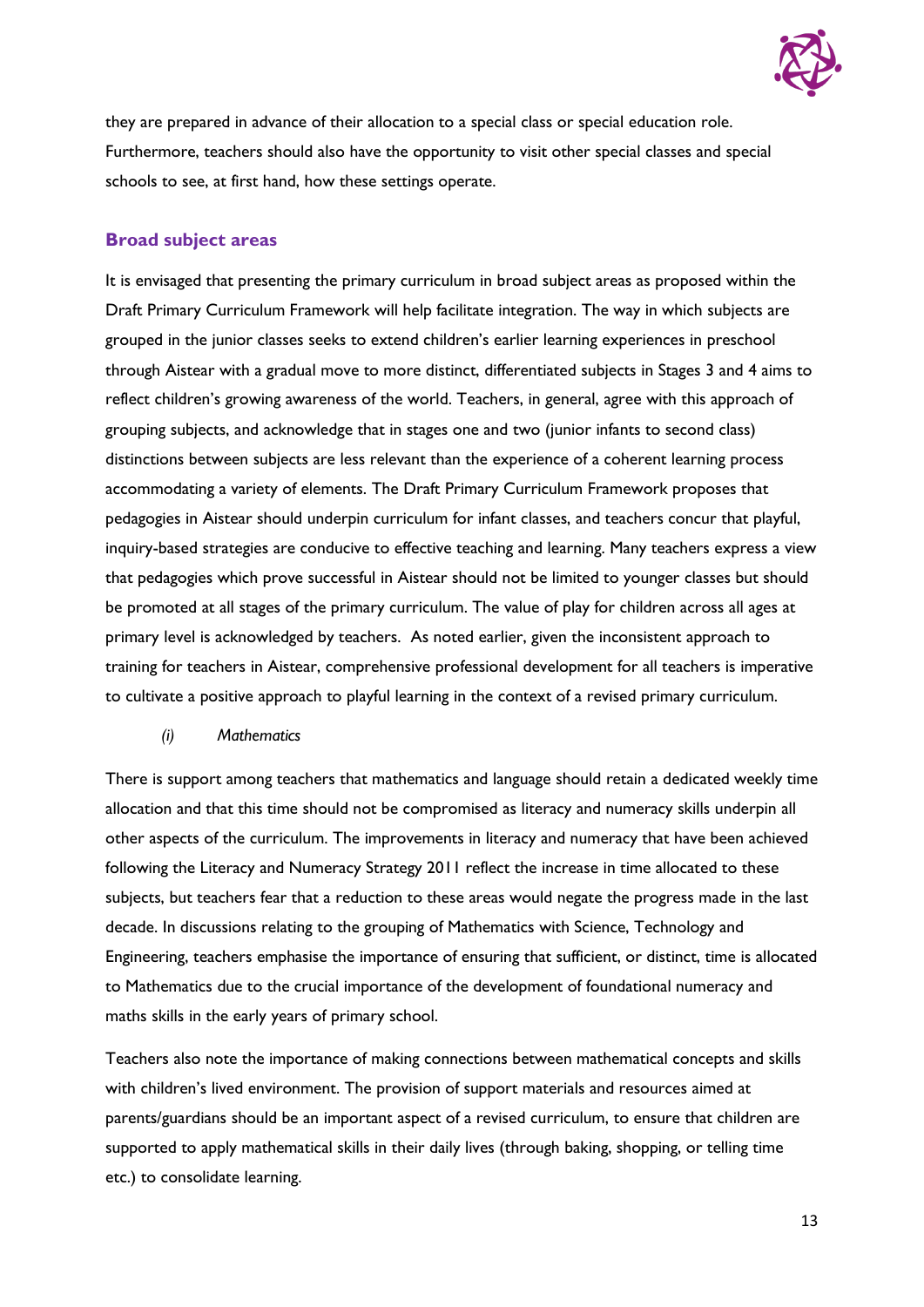

#### *(ii) Arts Education*

Teachers feel that creativity is a fundamental element of a primary school curriculum that seeks to support the holistic development of the child. There was a broad welcome for the ringfencing of the Arts subjects. The expansion of this area with the addition of dance, film, and digital media was considered to be a positive development. Most teachers are eager to emphasise the need to ensure that Arts education is not neglected in a redeveloped curriculum.

Although Dance is currently featured as a strand of the Physical Education curriculum, teacher confidence and competence in this area may be improved through appropriate professional development opportunities and a sharing of expertise among staff. Similarly, the use of digital media and filmmaking is also used by schools and has become more prevalent following recent experiences of remote teaching and learning, however, given the nature of this area regular upskilling and support for teachers is imperative. The proposals within the Draft Primary Curriculum Framework seek to prepare children to be 'digital natives' and in a rapidly evolving digital landscape, teachers must have access to appropriate support to ensure that they are confident in using technology.

#### *(iii) Wellbeing*

The central place of Wellbeing in the curriculum has been reinforced in recent years with its inclusion as one of four key themes in Aistear: The Early Childhood Curriculum Framework (2009) as well as in the new Framework for Junior Cycle. At primary level, teachers implement a variety of ageappropriate programmes and initiatives (such as Friends for Life, Incredible Years, Roots of Empathy) and employ a wide range of strategies (such as circle time and role play) to build and support pupils' wellbeing and resilience. Whilst teachers acknowledge the merit of this emphasis on pupil wellbeing, the need for professional development for teachers in this area is highlighted.

The proposed increased emphasis on Wellbeing attracts differing opinions. Teachers have reported a growing need for support for pupils in the area of positive mental health and wellbeing but caution against a potential tokenistic approach to dealing with this critical area. Within the context of the current review of the primary curriculum, it is proposed that wellbeing be introduced as a distinct subject area incorporating SPHE/RSE and Physical Education. When an evaluation of the implementation of RSE was conducted in 2007 it stated that the low status of SPHE emerged as a significant negative influence on schools (Maynock et al.). The suggestion that the time allocation for wellbeing would be increased in a reviewed curriculum has been widely welcomed by INTO. There is concern that the approach to presenting wellbeing as a stand-alone competency could result in it being siloed into commercial "programmes" that teachers cover for certain amount of allotted time in the month to fulfil suggested requirements in a reviewed curriculum. Some teachers feel that rather than being identified as a detached competency, wellbeing should be conceptualised as an overarching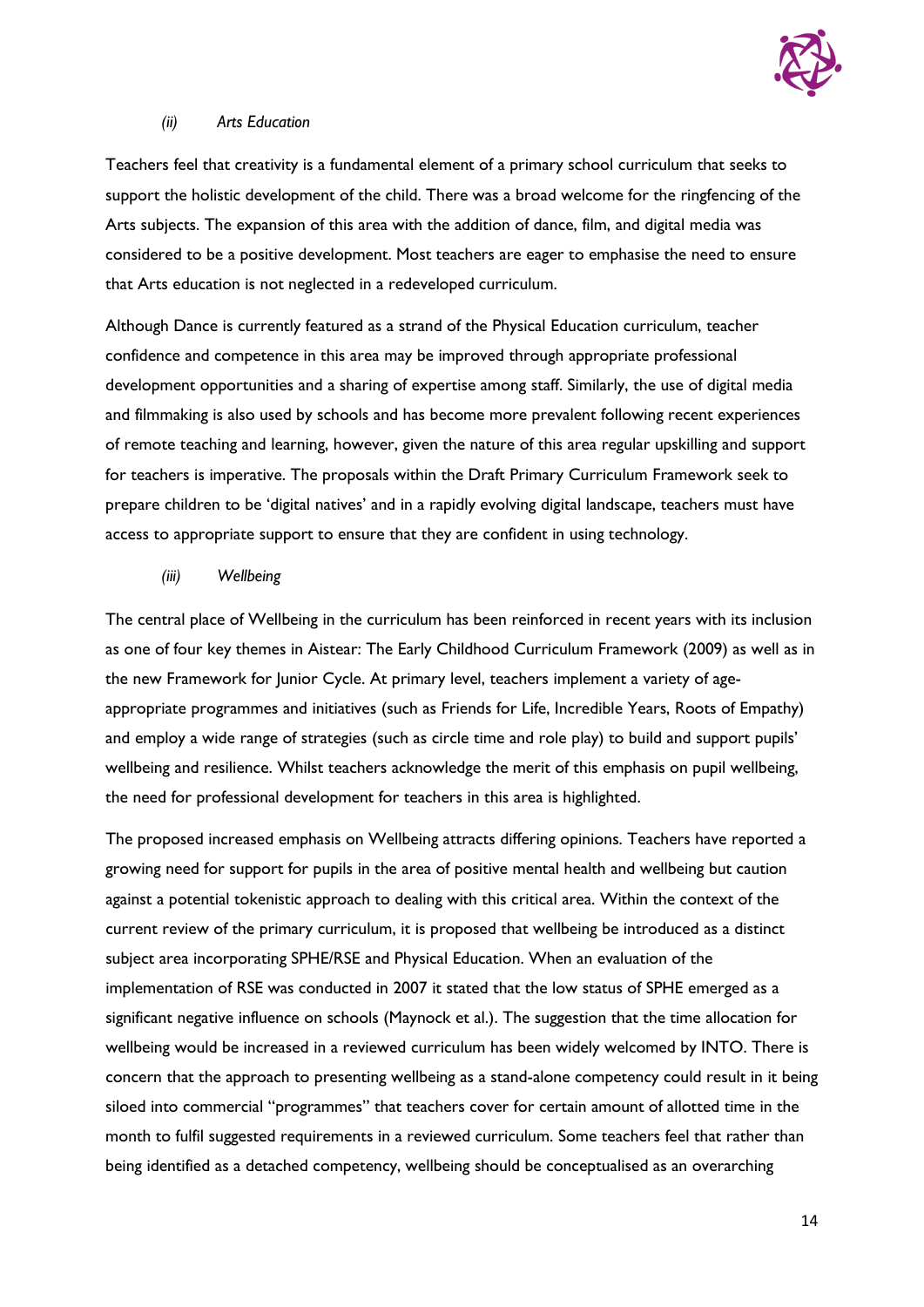

principle encompassing all competencies. The culture in the school should be one where pupils and members of the school community feel welcomed, valued, and supported. A whole-school approach to fostering and nurturing these attitudes is essential. At system-level, the importance of ensuring that wellbeing is interwoven across all aspects of school life must be considered when designing a reviewed primary curriculum. INTO members discussed some strategies employed in their individual school contexts, with a particular focus on wellbeing since the reopening of schools following prolonged pandemic-enforced closures. Teachers' experiences of new approaches adopted to planning more integrated learning and utilising flexible time for wellbeing promotion underscore the need to sustain these positive changes as a long-term objective. There was a suggestion that consideration should be given to extending break times and lunchtimes, in line with an increased focus on wellbeing. For example, on a practical level, where schools enforce a 'no eating on yard' policy, pupils' time for eating lunch can be minimal. This contradicts lessons about mindful eating and healthy mealtimes. When we consider that Ireland's contact teaching time is 17% above the OECD average (Education at a Glance report), there is time available within the school day to facilitate flexibility. The optimum use of such time may be to provide more opportunities for interaction with peers and engaging in play or physical activity. The flexible time contained within the Draft Primary Curriculum Framework may be helpful in this regard.

Teachers welcome the review of SPHE/RSE which has been conducted by the National Council for Curriculum and Assessment (NCCA) and complimented resources/teaching materials which have been made available on an online toolkit. In keeping with the focus on digital learning, teachers highlighted that safe internet usage and the issue of cyber-bullying should be a critical component in a redeveloped SPHE curriculum to reflect the increased influence of technology and the digital world on the lives of young people,

It is imperative that a revised curriculum is accompanied by comprehensive guidance and professional development for teachers to deal with issues that arise in our modern society including bullying and the impact of negative experiences on pupils' mental wellbeing.

#### *(iv) Modern Foreign Languages*

The proposal to introduce modern foreign language in the primary school curriculum from Stage Three (third class) onwards draws mixed responses from primary school teachers. In some cases, teachers feel that the introduction of another language would be beneficial in promoting linguistic skills that are common in all language learning. Many schools that participated in the pilot project on modern languages in the primary school indicate that it was a positive experience for teachers, pupils, and parents/guardians.

As noted earlier in this submission, Ireland's modern society is more diverse than ever before, and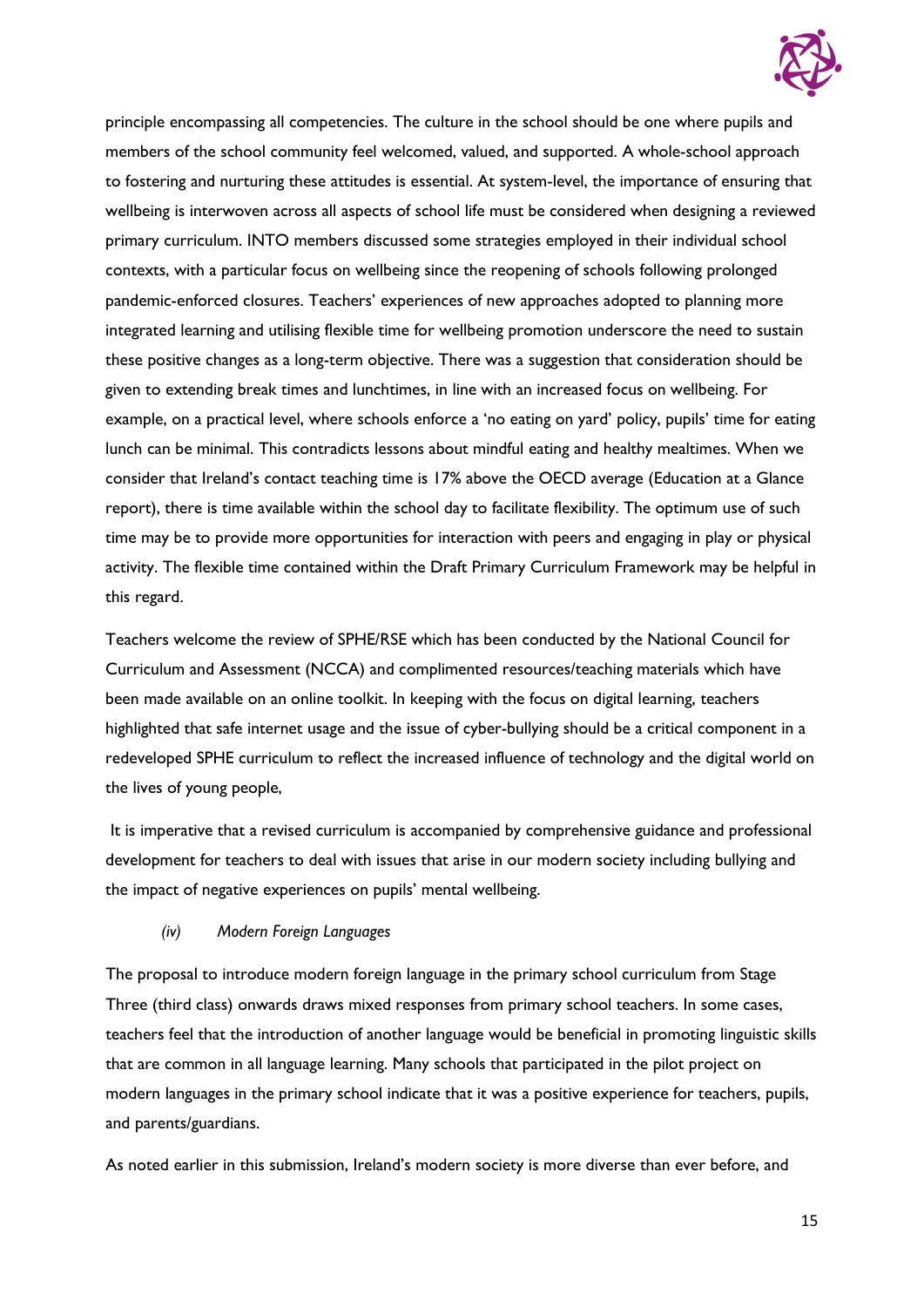

language acquisition is identified as a key skill that will be of benefit to children in later life. The fundamental skill of communicating and using language is recognised within the Draft Primary Curriculum Framework and teachers at primary level believe that the emphasis should be on oral language skills and conversational language rather than grammar and written exercises. The learning of another language develops children's receptive skills and enhances the pupil's ability to communicate. When the learning experience is an enjoyable and active one, children develop a positive attitude towards the language.

The introduction of an additional language also has the potential to enhance children's understanding and appreciation of different cultures and therefore promote inclusion, one of the core issues referenced in the Draft Primary Curriculum Framework. Learning a language is seen as one of the most effective ways of understanding a culture. It is important that schools embrace the diversity within their setting. Pupils for whom English or Irish is not their first language should be given the opportunity to hear others using their own mother tongue. Therefore, should modern foreign languages become a feature of a revised curriculum, the choice of language must be carefully considered and reflect the needs of the school population.

Some challenges that teachers identify in the introduction of modern foreign languages include the difficult issue of time allocation. Teachers also express concern that the teaching of Gaeilge could be negatively impacted if another language were introduced in the primary school curriculum. The INTO recommends a thorough examination of research in other regions where the introduction of modern foreign language in primary school has been successful, particularly in jurisdictions where two languages are currently taught. This research must inform any decision to introduce a modern foreign language within a review primary curriculum.

#### *(v) Social and Environmental Education*

INTO – through Global Citizenship Schools - has been to the fore in promoting Global Citizenship Education in the Primary School Curriculum and in supporting teachers and schools to take a rightsbased approach to education in primary schools, including local, national, and global justice, equality, and sustainability issues. The vision of Global Citizenship School is that all Irish primary school teachers and children will learn about global citizenship and that schools will take regular and consistent action appropriate for primary schools to help make the world a better place for all. INTO Global Citizenship Schools strives to have Global Citizenship embedded in Irish primary schools to support Education for Sustainable Development in the curriculum.

Acknowledging the importance of fostering knowledge and understanding of sustainability at an early age, the National Council for Curriculum and Assessment (NCCA) in its Draft Primary Curriculum Framework states that "*Challenges such as climate change, sustainability, human migration, and geopolitical*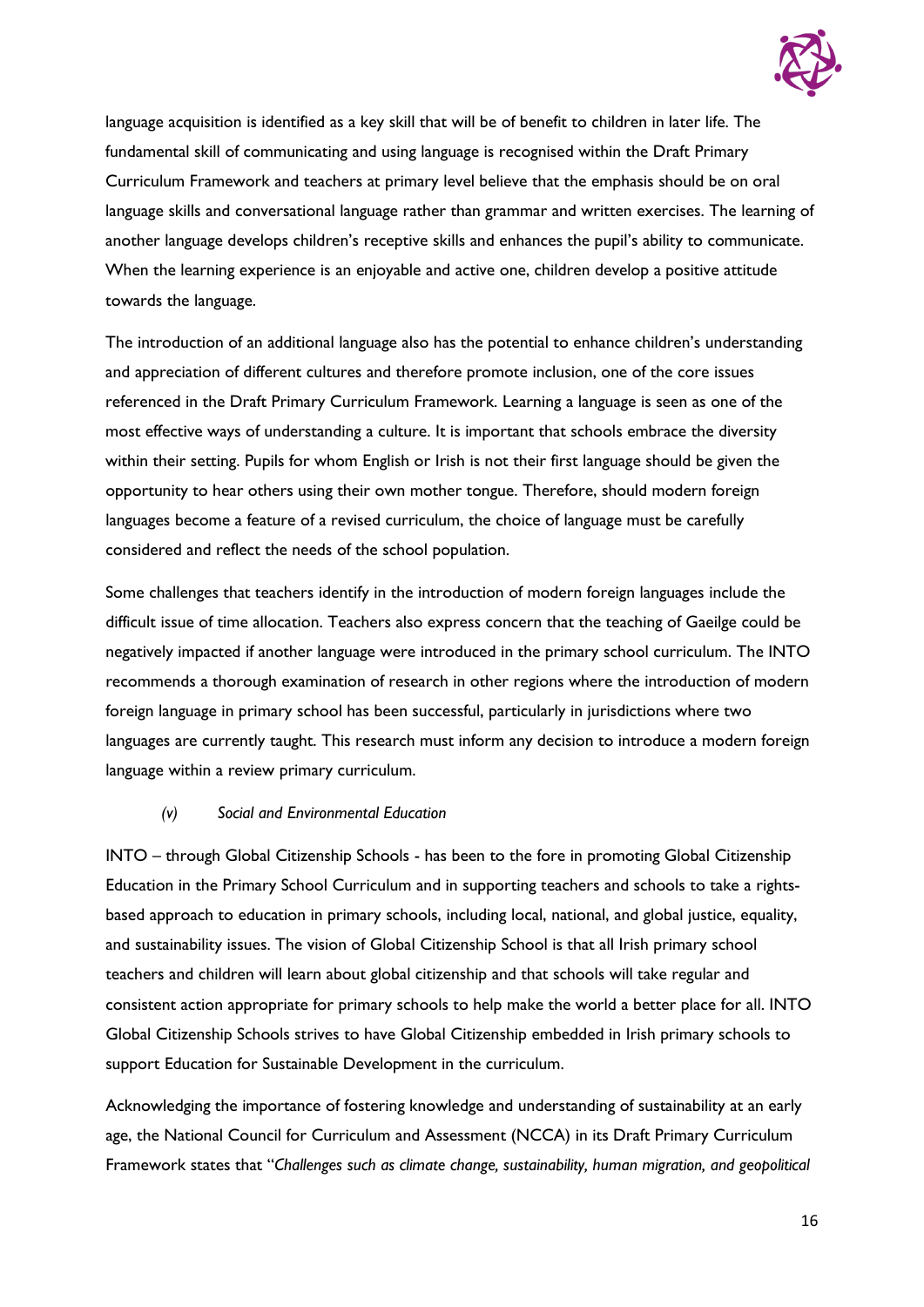

*shifts illustrates the importance of dispositions and skills such as resilience, creativity, innovation and critical thinking in the young and future generations*" (NCCA, 2020, p.3).

Within a redeveloped curriculum, opportunities can be found for an increased emphasis and inclusion of Education for Sustainable Development/Global Citizenship Education in primary schools. It is firmly rooted in the geography and science/SESE curriculum under the 'environmental awareness and care' strand. Education for sustainable development permeates other areas often involving value judgements, interpretation of evidence and higher-order questioning. Thus, sustainable development teaching will be richest when pupils experience the core elements – concepts, evidence, and values – in a non-fragmented way, reflecting the integrated approach promoted within the Draft Primary Curriculum Framework.

#### **Physical Education**

Research conducted by Dublin City University (published in January 2020) involving over two thousand primary school pupils on the island of Ireland, found that skills development of children with regards to running, jumping, catching, and kicking (movements that are categorised as fundamental movement skills (FMS)), plateau and stop progressing at the age of ten. Results also show that one in four children cannot run properly: one in two pupils cannot kick a ball properly; and less than one child in every five can throw a ball.

Both gross motor skills and fine motor skills should be honed through physical activity and development. Their absence may lead to significant problems in later life. Exercise and activity are the keys to solving these issues, as well as providing a range of other physical and mental health benefits. The current time allocation for physical education at primary level is one hour per week. In reality, the lack of adequate and appropriate resources, the pressures of curriculum overload for individual teachers or, in some cases, a lack of interest, result in pupils experiencing less than the recommended 60 minutes of physical education per week. A UCD study (2010) noted that the actual average weekly time spent on primary PE was just 46 minutes.

PE in school is the foundation of physical activity for hundreds of thousands of children in Ireland, many of whom are not involved in sport or other organised physical activities outside of school. The increase in time allocated to Wellbeing is welcomed by teachers and this may allow the problem of insufficient time allotted to physical education be addressed. However, for teachers to buy in to this development, resourcing is crucial. Many schools struggle with PE hall availability and rely on outdoor options which are determined by weather conditions. Better infrastructure in schools and in communities and professional development for teachers to provide what might in time become an expanded PE curriculum with higher goals will be required. As stated earlier in this submission, more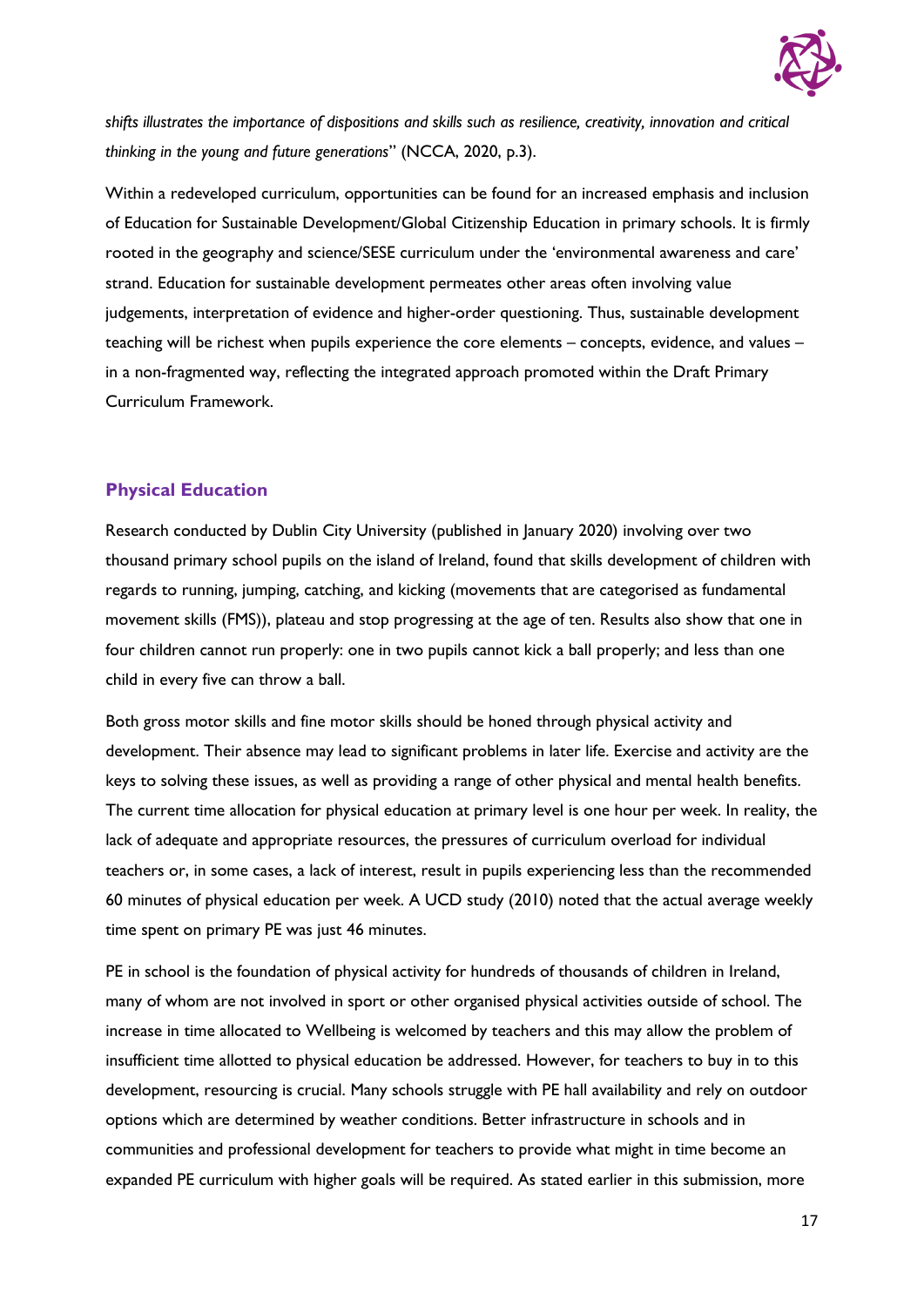

flexible spaces in new school buildings, the reconfiguration of internal spaces in older buildings and further investment in outdoor learning environments are solutions which should be actively explored and promoted in the facilitation of physical education and activity in schools.

#### **Time allocation**

The allocation of flexible time is greeted positively, although teachers highlight that in the current context the term 'flexible time' does not accurately capture the reality of time available to teachers. Time for recreation and the patron's programme are fixed periods of time with specific time allocations in many schools, furthermore, assembly time is at the discretion of the principal teacher at local level.

It is anticipated that Flexible Time as proposed within the Draft Primary Curriculum Framework would allow more autonomy for the teacher, and it would alleviate the pressure of being bound by weekly timetables for all subjects. Whilst many teachers feel that they would like weekly allocations for literacy and numeracy to be maintained, monthly allocations for other subject areas would be useful to facilitate engagement with extra-curricular activities and project work, particularly in the senior classes.

Teachers feel strongly that they, as professionals, are best placed to determine the time allocation based on their individual class needs and school structure. It is important that any flexible time should not be accompanied with a requirement to document and record, further increasing the burden of paperwork. In this context, the advice contained with the *Guidance on Preparation for Teaching and Learning* was welcomed.

However, some members who participated in our consultation requested non-prescriptive guidelines for teachers to support the use of flexible time. This approach is at odds with the vision of the teacher as an autonomous, agentic professional that the Draft Primary Curriculum Framework seeks to create, further highlighting the necessity for comprehensive professional development for teachers to accompany *Guidance for Preparation for Teaching and Learning*. Teachers make decisions about their teaching and pupils' learning on multiple occasions throughout the course of the school day. They adapt their planned lessons/activities in response to pupils' progress and experiences based on knowledge of the children, the curriculum and pedagogy. However, it is evident that some teachers harbour apprehension and hesitancy at the prospect of articulating their professional decisions and judgements without the level of paperwork and written records to which they are currently accustomed.

Teachers also note that as pupils move from the broader curricular areas in junior classes to more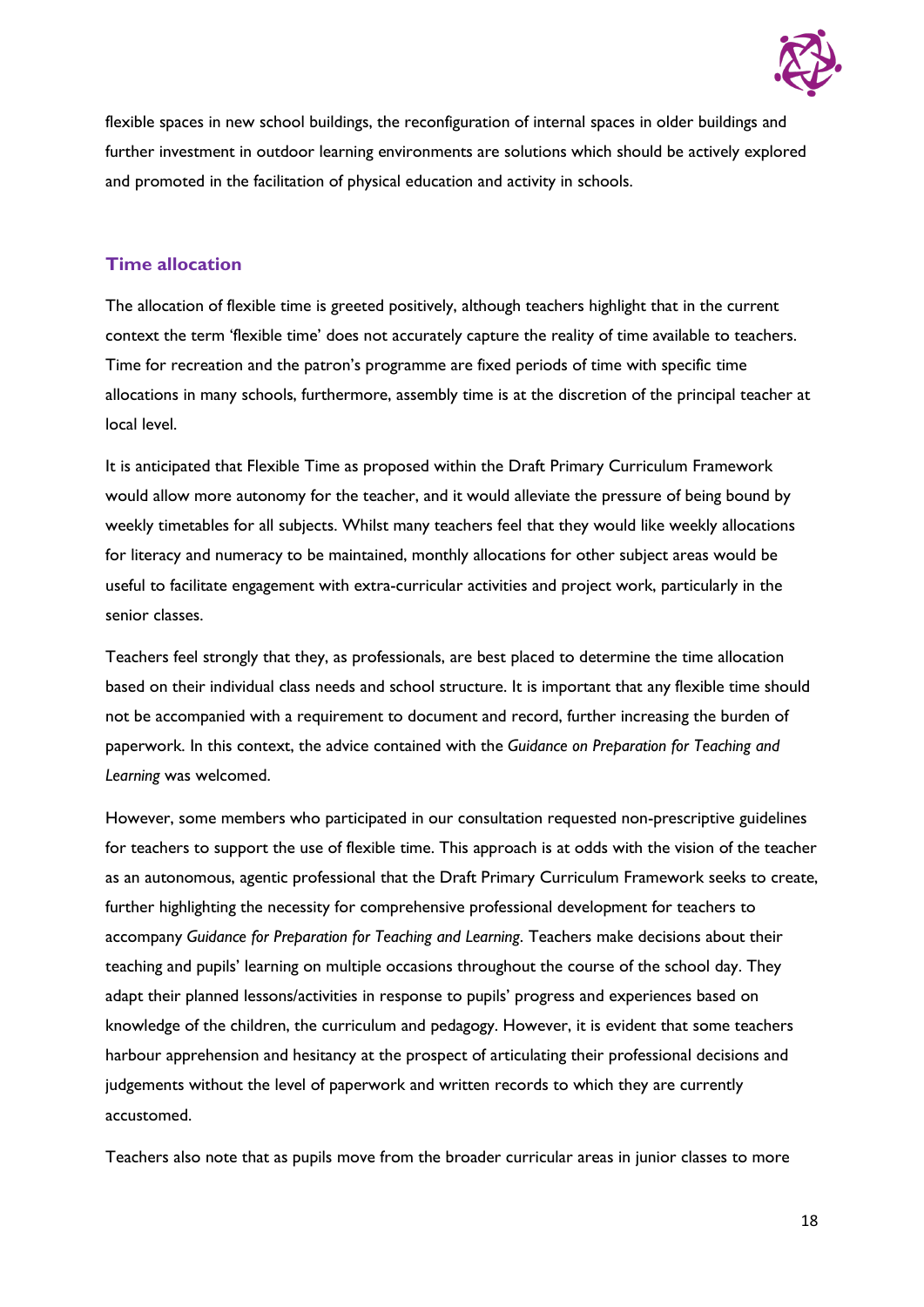

distinct subjects in senior classes, this process should be facilitated in an organic, time appropriate manner. The influence of textbooks at this stage was highlighted by some teachers who feel that there should be greater emphasis on project work rather than the pressure of completing workbooks which can sometimes dictate the pace of teaching and learning. In the context of the proposed redeveloped curriculum, this may accelerate the move from broad subject areas to more distinct subjects.

#### **Resources**

Teachers are unequivocal in their demands regarding funding and resources to support the implementation of the redeveloped primary curriculum. In particular, large class sizes lead to difficulties in embracing the vision and principles of any new curriculum particularly when the focus is on a play-based approach incorporating active methodologies and differentiated learning. It is acknowledged that the staffing schedule for primary schools was reduced by one pupil per mainstream teacher last September (2021) and that a further similar reduction is budgeted for September 2022. The fact remains that the staffing schedule will operate on the basis of a general average of one classroom teacher for every 24 pupils from September 2022. We must note that Ireland's primary school classes will remain the largest in the EU at four pupils per class above the EU average.

To pave the way for the successful implementation of a revised, child-centred, and skills-based primary curriculum, the INTO submits that as a minimum, the primary school staffing schedule must be reduced by one pupil per mainstream teacher each September up to and including September 2026. These annual reductions must be applied in all primary schools including DEIS schools.

Smaller numbers of pupils would help to facilitate a more active and, in junior classes, a more playbased approach to teaching and learning which enhance the pupils' development.

The Department of Education must provide the appropriate school facilities including teaching materials and physical space to allow pupils engage in effective, active learning. Many classrooms at present are not conducive to hands-on activity-based approaches. Some classrooms are overcrowded and ill-equipped to allow the use of practical resources. Investment in support materials for teachers and adequate resources for schools is imperative to ensure that teachers can meet curriculum objectives and effectively teach education for sustainable development.

Resources used in primary schools must also reflect the diversity within our classrooms. Mirroring society, primary school classrooms are dynamic and busy places in which teachers support and respond to a greater diversity of learners with a rich variety of competencies, cultures, ethnicities, family structures and backgrounds, home languages, religions, sexual identities, and worldviews than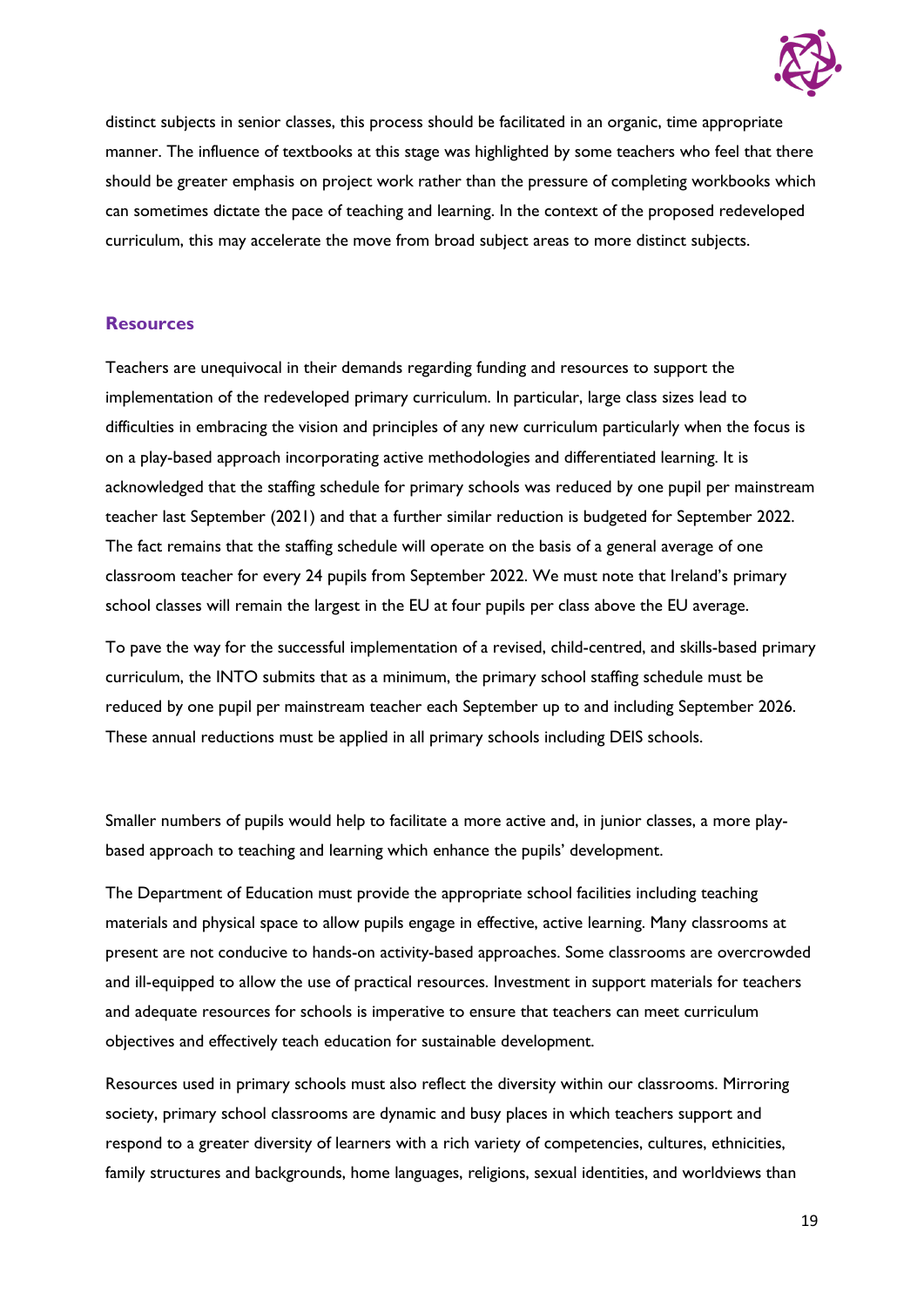

ever before. Enabling children to feel respected, valued and engaged in learning through appropriately tailored experiences and through positive interactions within the school community is important in the development of a more inclusive society in Ireland empowering primary school pupils to take positive actions to live justly, sustainably and with regard for the rights of others.

#### **Pupil Voice**

It is an underlying principle of the curriculum that the child should be an active agent in his or her own learning. The structure and content of the curriculum are designed to provide opportunities for active engagement in a wide range of learning experiences and to encourage children to respond in a variety of ways. The Draft Primary Curriculum Framework (2020) seeks to strengthen pupils' agency in terms of voice, participation, and decision-making.

At the INTO Consultative Conference on Education in November 2019 based on the theme of Curriculum Review, children from local primary schools presented findings of a survey that they had conducted with classmates based on their vision for a reviewed curriculum. The potential changes identified by young people and the maturity with which they articulated their key findings challenged us as teachers to consider how prominently the pupil voice features in planning and preparation for teaching and learning.

INTO has supported the BEACONS initiative which endeavours to engage educational stakeholders at local and community level, ensuring all voices, including pupil voice is heard and valued.

The Children's School Lives longitudinal study involving 4,000 children as they progress from preschool through primary (and on to post-primary school) will inform the redevelopment of the primary curriculum, ensuring pupil voice will be an important dimension of curricular review. Teachers acknowledge the important of incorporating pupils' interest and prior knowledge into teaching approaches and learning activities and recognise the value of self-assessment for children.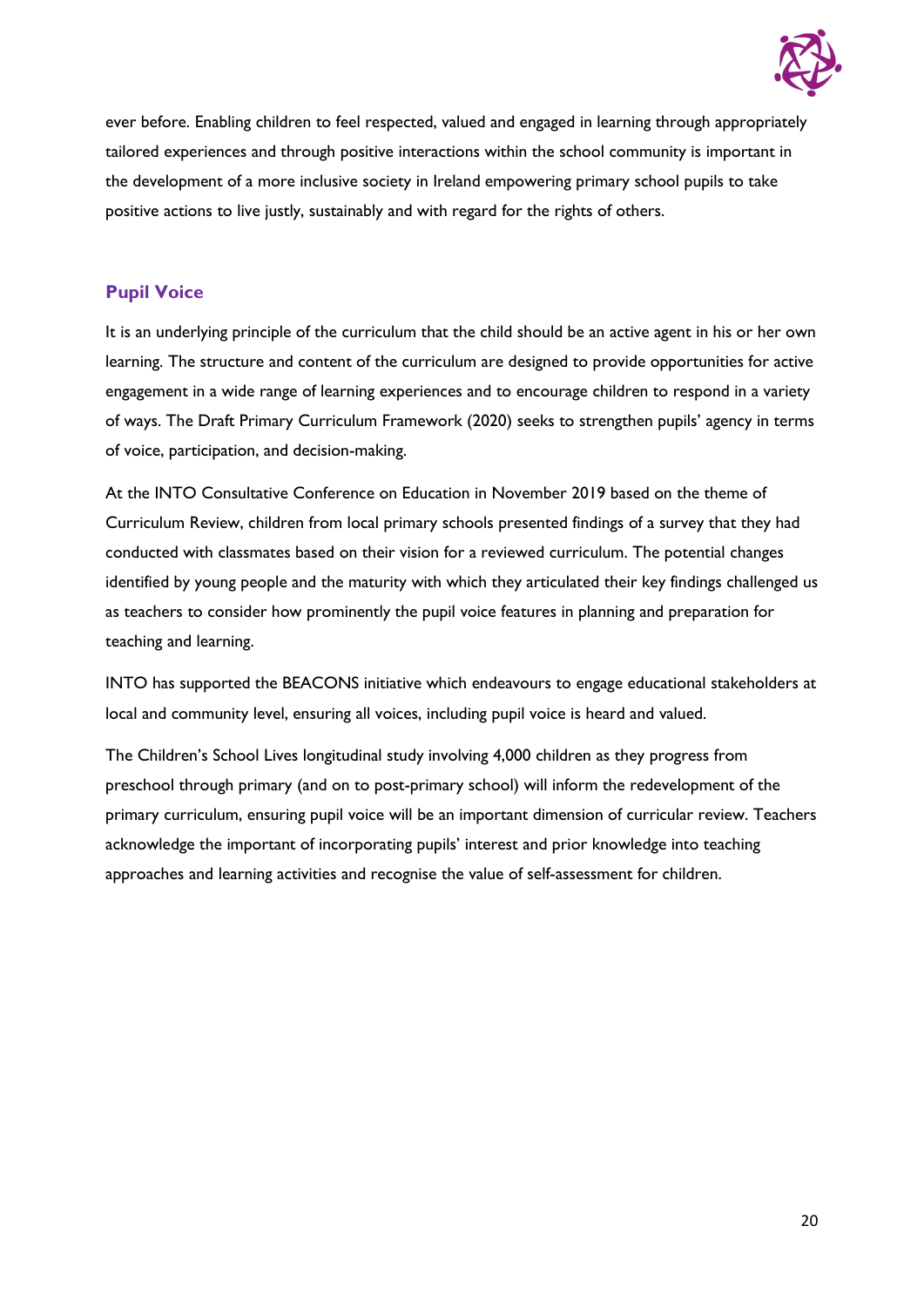

#### **Conclusion**

Teachers believe that many aspects of the 1999 curriculum are deeply valued, including the holistic and child-centred approach; the emphasis on collaboration and active learning; the clarity of strands, strand units and objectives for each class level and the support and guidance for planning. The overall view is that any new curriculum should retain the strengths of the 1999 curriculum while using the opportunity of a revision to address the current challenges, particularly in relation to curriculum overload.

Teachers welcome a thematic and integrative approach to teaching and learning; however, they identify several pre-requisites that underpin the successful implementation of such an approach including:

- a sustained and significant reduction in class size
- increased funding for schools
- comprehensive CPD for teachers (including training in play-based pedagogy for all teachers)
- adequate time for reflection on and implementation of a new curriculum
- a programme of sustained professional development, including in-school support
- clear guidelines for schools around flexibility to address the needs of multi-grade classes
- flexibility regarding time

In summary, the INTO acknowledges the need to review the Primary School Curriculum to ensure it meets the needs of children today. Reviewing the curriculum is also an opportunity to address curriculum overload, an issue of concern to teachers for last 20 years. The INTO welcomes the overall philosophy and structure of the draft Primary Curriculum Framework. The principles and competencies have been well-received by teachers to date. However, the draft Framework was published before the pandemic and before remote learning became the norm for a period of time. Perhaps, a revised Primary Curriculum Framework should include a reference to remote learning and what its place might be into the future. Teachers have indicated support for the proposals regarding pedagogy, integration, inclusive education, diversity, and assessment. There is also support for the restructuring of the curriculum as outlined. The INTO notes a desire among teachers to include opportunities for pupils to learn modern languages, however, there will be practical challenges to be addressed, which will warrant further consultation and discussion.